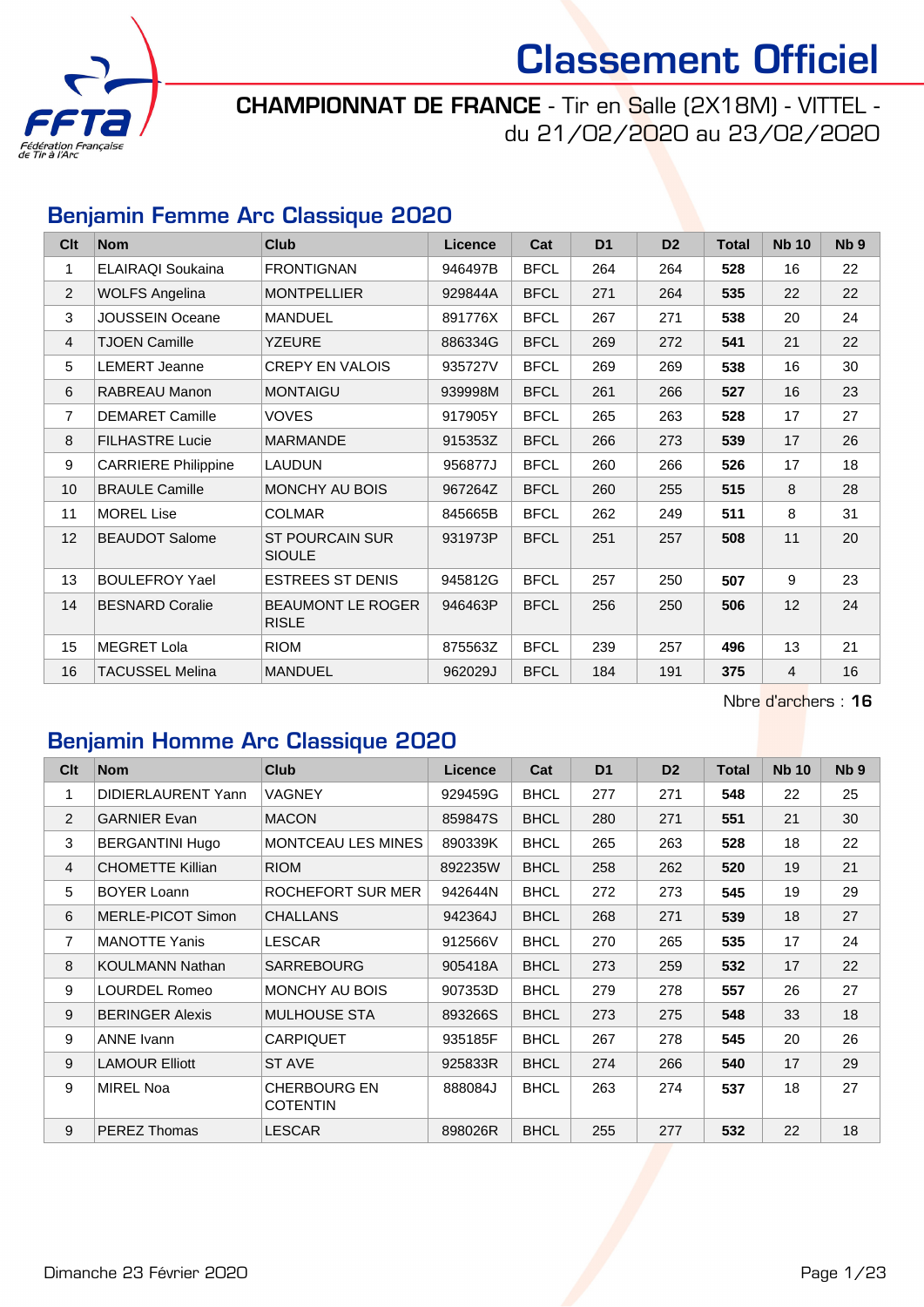

CHAMPIONNAT DE FRANCE - Tir en Salle (2X18M) - VITTEL du 21/02/2020 au 23/02/2020

#### Benjamin Homme Arc Classique 2020 (Suite)

| Clt | <b>Nom</b>                      | <b>Club</b>            | Licence | Cat         | D <sub>1</sub> | D <sub>2</sub> | Total | <b>Nb 10</b>    | N <sub>b</sub> <sub>9</sub> |
|-----|---------------------------------|------------------------|---------|-------------|----------------|----------------|-------|-----------------|-----------------------------|
| 9   | <b>SCHOTT Gregoire</b>          | <b>SARREBOURG</b>      | 917269G | <b>BHCL</b> | 272            | 259            | 531   | 18              | 22                          |
| 9   | <b>LEFORT Louis</b>             | <b>CARPIQUET</b>       | 921079Y | <b>BHCL</b> | 269            | 252            | 521   | 18              | 26                          |
| 17  | <b>GROGRELIN Ethan</b>          | <b>BOURGES AC</b>      | 926841L | <b>BHCL</b> | 258            | 261            | 519   | 12              | 25                          |
| 18  | <b>HUBERLANT Noah</b>           | <b>AURAY</b>           | 892040J | <b>BHCL</b> | 259            | 258            | 517   | 19              | 20                          |
| 19  | M'LIK Nalm                      | <b>TORCY</b>           | 890866H | <b>BHCL</b> | 250            | 264            | 514   | 13              | 24                          |
| 20  | <b>MARIETTAZ Guillaume</b>      | <b>BERNEX</b>          | 907311H | <b>BHCL</b> | 250            | 261            | 511   | 11              | 25                          |
| 21  | <b>SCHWALLER JOUBERT</b><br>Leo | <b>COLMAR</b>          | 883491S | <b>BHCL</b> | 258            | 246            | 504   | 8               | 26                          |
| 22  | <b>HOUOT Ethan</b>              | <b>VAGNEY</b>          | 952988G | <b>BHCL</b> | 252            | 250            | 502   | 15              | 23                          |
| 23  | <b>BOURON Lucas</b>             | <b>RUELLE</b>          | 944175C | <b>BHCL</b> | 255            | 246            | 501   | $\overline{7}$  | 22                          |
| 24  | <b>ARMAND Raphael</b>           | <b>RENNES CIE</b>      | 956857M | <b>BHCL</b> | 255            | 245            | 500   | 10 <sup>1</sup> | 19                          |
| 25  | <b>LACOSTE Matheo</b>           | <b>CESTAS</b>          | 913144Y | <b>BHCL</b> | 229            | 270            | 499   | 18              | 21                          |
| 26  | <b>CABON Romain</b>             | <b>LANDEDA</b>         | 954916C | <b>BHCL</b> | 246            | 253            | 499   | 14              | 19                          |
| 27  | BECCAVIN Adan                   | <b>SELLES SUR CHER</b> | 939869X | <b>BHCL</b> | 240            | 239            | 479   | 6               | 20                          |
| 28  | <b>LOTTIN Alexis</b>            | <b>ERONDELLE</b>       | 895153T | <b>BHCL</b> | 245            | 223            | 468   | 8               | 22                          |

Nbre d'archers : 28

#### Minime Femme Arc Classique 2020

| Clt              | <b>Nom</b>               | <b>Club</b>                  | Licence | Cat         | D <sub>1</sub> | D <sub>2</sub> | <b>Total</b> | <b>Nb 10</b> | Nb <sub>9</sub> |
|------------------|--------------------------|------------------------------|---------|-------------|----------------|----------------|--------------|--------------|-----------------|
| 1                | <b>LEGRAND Sibylle</b>   | <b>NOGENT LE PHAYE</b>       | 919503K | <b>MFCL</b> | 285            | 273            | 558          | 27           | 25              |
| $\overline{c}$   | <b>BOURQUENOT Chiara</b> | <b>CHAUNY</b>                | 921649T | <b>MFCL</b> | 293            | 287            | 580          | 41           | 18              |
| 3                | <b>ER'RAHMOUNI Siham</b> | <b>RIOM</b>                  | 858510N | <b>MFCL</b> | 279            | 291            | 570          | 37           | 19              |
| $\overline{4}$   | <b>MARANON Oceane</b>    | PORTES LES VALENCE           | 915509U | <b>MFCL</b> | 288            | 281            | 569          | 34           | 21              |
| 5                | <b>FERNANDES Sara</b>    | <b>RIOM</b>                  | 889981W | <b>MFCL</b> | 279            | 282            | 561          | 27           | 28              |
| 6                | <b>DORS Elisa</b>        | <b>MONTPELLIER</b>           | 919173B | <b>MFCL</b> | 284            | 274            | 558          | 27           | 24              |
| $\overline{7}$   | LETTER LÉa               | <b>ISSY LES MOULINEAUX</b>   | 828559H | <b>MFCL</b> | 291            | 289            | 580          | 43           | 14              |
| $\,8\,$          | <b>SERRES Ambre</b>      | <b>FRONTIGNAN</b>            | 918928K | <b>MFCL</b> | 285            | 280            | 565          | 29           | 27              |
| $\boldsymbol{9}$ | VANDOORN Lea             | SARREBOURG                   | 884104H | <b>MFCL</b> | 281            | 278            | 559          | 30           | 21              |
| 9                | <b>GUILLET Alyssa</b>    | <b>AIZENAY</b>               | 896159L | <b>MFCL</b> | 283            | 275            | 558          | 34           | 20              |
| $\boldsymbol{9}$ | <b>COURTOIS Sasha</b>    | <b>BASSIN D'ARCACHON</b>     | 885729Z | <b>MFCL</b> | 281            | 277            | 558          | 25           | 30              |
| 9                | <b>VALTAT Marie</b>      | <b>SEICHAMPS</b>             | 890254T | <b>MFCL</b> | 278            | 279            | 557          | 28           | 24              |
| 9                | <b>CHOLLET Louise</b>    | BRIENON/ARMANCON             | 934505S | <b>MFCL</b> | 273            | 284            | 557          | 26           | 26              |
| 9                | <b>BUHIT Nina</b>        | <b>FRONTIGNAN</b>            | 852321L | <b>MFCL</b> | 276            | 278            | 554          | 20           | 34              |
| 9                | <b>DAGES Marina</b>      | PONTENX LES<br><b>FORGES</b> | 890896R | <b>MFCL</b> | 277            | 276            | 553          | 25           | 26              |
| 9                | <b>BERAULT Emilie</b>    | BRIENON/ARMANCON             | 884244K | <b>MFCL</b> | 271            | 275            | 546          | 22           | 26              |
| 17               | <b>LESCOP Pauline</b>    | <b>GUILERS</b>               | 922835G | <b>MFCL</b> | 276            | 268            | 544          | 20           | 25              |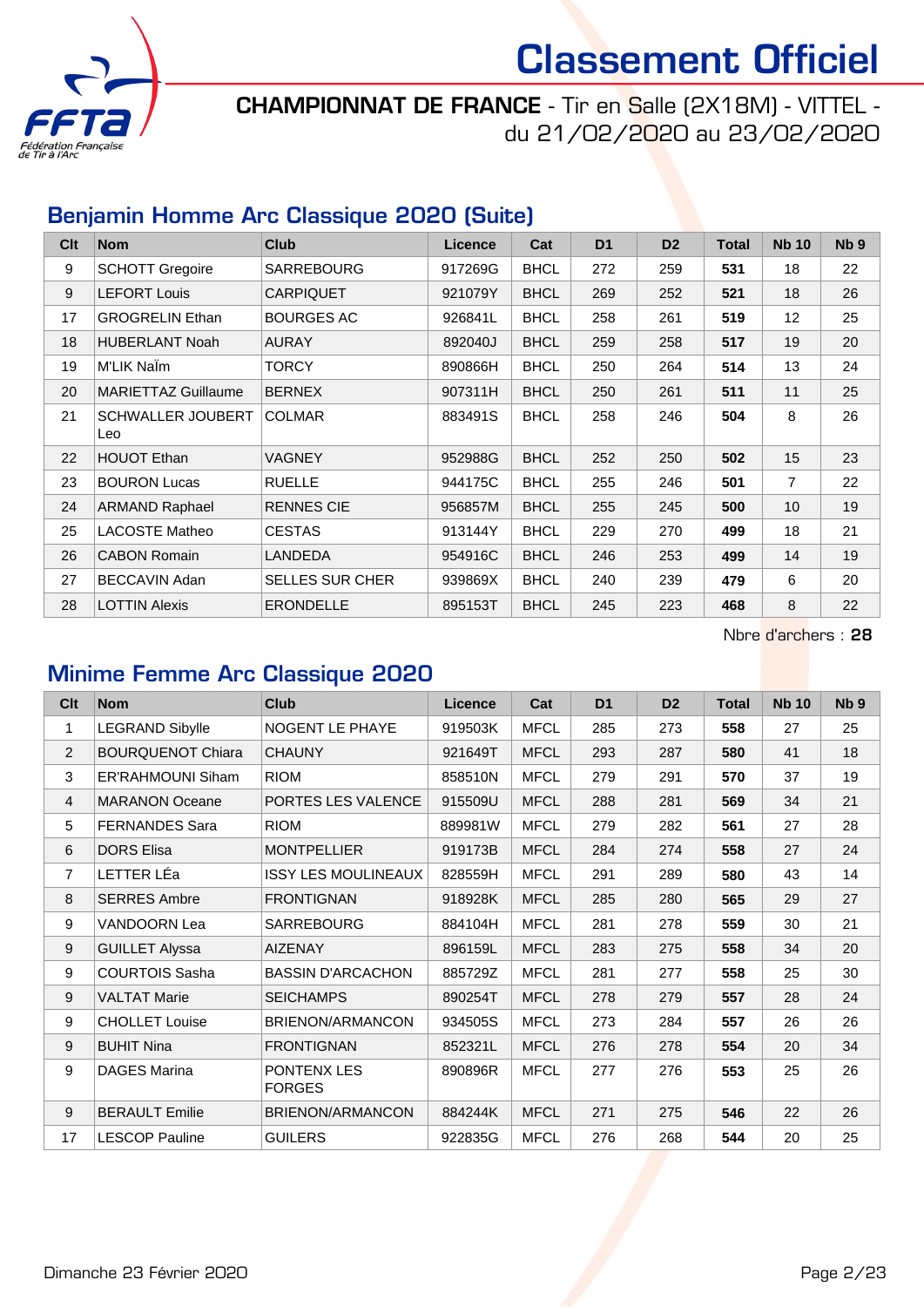

CHAMPIONNAT DE FRANCE - Tir en Salle (2X18M) - VITTEL du 21/02/2020 au 23/02/2020

#### Minime Femme Arc Classique 2020 (Suite)

| Clt | <b>Nom</b>                  | <b>Club</b>              | <b>Licence</b> | Cat         | D <sub>1</sub> | D <sub>2</sub> | <b>Total</b> | <b>Nb 10</b> | N <sub>b</sub> <sub>9</sub> |
|-----|-----------------------------|--------------------------|----------------|-------------|----------------|----------------|--------------|--------------|-----------------------------|
| 18  | <b>DUPORT Cleo</b>          | <b>FOUGERES</b>          | 920387W        | <b>MFCL</b> | 269            | 274            | 543          | 28           | 16                          |
| 19  | <b>BON-RANC AndrEa</b>      | <b>MONTPELLIER</b>       | 889974N        | <b>MFCL</b> | 266            | 276            | 542          | 21           | 22                          |
| 20  | <b>HEQUET Marine</b>        | <b>AUCH</b>              | 925625P        | <b>MFCL</b> | 264            | 276            | 540          | 21           | 21                          |
| 21  | FREMERY-DELESTAN<br>Mila    | <b>PIOLENC</b>           | 923003P        | <b>MFCL</b> | 273            | 266            | 539          | 19           | 27                          |
| 22  | <b>LORION Agathe</b>        | <b>SAINS EN AMIENOIS</b> | 927002L        | <b>MFCL</b> | 257            | 280            | 537          | 18           | 30                          |
| 23  | <b>BRAULT Clemence</b>      | <b>MAZE</b>              | 907508X        | <b>MFCL</b> | 266            | 267            | 533          | 17           | 25                          |
| 24  | WILLEM-HOELLINGER<br>Marine | <b>VAGNEY</b>            | 943337S        | <b>MFCL</b> | 265            | 267            | 532          | 17           | 26                          |
| 25  | <b>MANCHE Maelle</b>        | <b>BAZAINVILLE</b>       | 911200K        | <b>MFCL</b> | 262            | 268            | 530          | 15           | 30                          |
| 26  | <b>BROGNARD May</b>         | <b>PIOLENC</b>           | 918237J        | <b>MFCL</b> | 261            | 267            | 528          | 12           | 30                          |
| 27  | <b>DACHICOURT Meline</b>    | <b>SAINT APOLLINAIRE</b> | 929232K        | <b>MFCL</b> | 250            | 262            | 512          | 11           | 24                          |
| 28  | <b>NAULLET Mathilde</b>     | <b>CHALLANS</b>          | 960374K        | <b>MFCL</b> | 250            | 257            | 507          | 11           | 20                          |
| 29  | <b>CLAVIER Valentine</b>    | BRIENON/ARMANCON         | 873742V        | <b>MFCL</b> | 248            | 249            | 497          | 10           | 21                          |
| 30  | <b>DUBOC Yse</b>            | <b>MENDE</b>             | 947722H        | <b>MFCL</b> | 262            | 213            | 475          | 9            | 22                          |

Nbre d'archers : 30

#### Minime Homme Arc Classique 2020

| C <sub>it</sub> | <b>Nom</b>                  | <b>Club</b>               | Licence | Cat         | D <sub>1</sub> | D <sub>2</sub> | <b>Total</b> | <b>Nb 10</b> | N <sub>b</sub> <sub>9</sub> |
|-----------------|-----------------------------|---------------------------|---------|-------------|----------------|----------------|--------------|--------------|-----------------------------|
| 1               | <b>ADDIS Baptiste</b>       | <b>MANDUEL</b>            | 871703D | <b>MHCL</b> | 291            | 292            | 583          | 43           | 17                          |
| $\overline{2}$  | <b>THIRION Baptiste</b>     | <b>DIEUZE</b>             | 913314H | <b>MHCL</b> | 290            | 288            | 578          | 47           | 12                          |
| 3               | PEDOUX Jules                | <b>SOISSONS</b>           | 898372S | <b>MHCL</b> | 293            | 292            | 585          | 46           | 13                          |
| $\overline{4}$  | PRIBISET Ugo                | <b>MULHOUSE STA</b>       | 915560Z | <b>MHCL</b> | 294            | 288            | 582          | 42           | 18                          |
| 5               | PACE Sacha                  | LESCAR                    | 861799N | <b>MHCL</b> | 284            | 285            | 569          | 34           | 21                          |
| 6               | <b>VASSET Noa</b>           | <b>ARDIN</b>              | 939316W | <b>MHCL</b> | 283            | 287            | 570          | 35           | 20                          |
| $\overline{7}$  | PEREIRA-PICARD<br>Juliann   | <b>FLEURY LES AUBRAIS</b> | 867133L | <b>MHCL</b> | 280            | 290            | 570          | 32           | 26                          |
| 8               | MONROCHE Hugo               | <b>CHATEL GUYON</b>       | 885723T | <b>MHCL</b> | 280            | 291            | 571          | 37           | 17                          |
| 9               | <b>SPATAZZA Thomas</b>      | <b>MOUANS SARTOUX</b>     | 909879Z | <b>MHCL</b> | 280            | 289            | 569          | 33           | 24                          |
| 9               | <b>VECK Dimitri</b>         | ST CHELY D'APCHER         | 869478K | <b>MHCL</b> | 280            | 282            | 562          | 27           | 29                          |
| 9               | <b>DISBEAUX Mahe</b>        | <b>FRONTIGNAN</b>         | 862145P | <b>MHCL</b> | 281            | 281            | 562          | 29           | 25                          |
| 9               | POMARAT Alex                | <b>RIOM</b>               | 916363X | <b>MHCL</b> | 280            | 281            | 561          | 27           | 28                          |
| 9               | <b>GOULARD Simon</b>        | <b>AUROS</b>              | 900956A | <b>MHCL</b> | 279            | 280            | 559          | 27           | 26                          |
| 9               | <b>LUCOT Valentin</b>       | PONT A MOUSSON            | 874795P | <b>MHCL</b> | 283            | 276            | 559          | 28           | 24                          |
| 9               | <b>DIDIERLAURENT Alexis</b> | VAGNEY                    | 903409S | <b>MHCL</b> | 280            | 278            | 558          | 28           | 24                          |
| 9               | <b>GIACOMOTTI Arthur</b>    | <b>MARNAY</b>             | 890341M | <b>MHCL</b> | 280            | 277            | 557          | 25           | 28                          |
| 17              | <b>GENTIL Louison</b>       | <b>MONTPELLIER</b>        | 821009B | <b>MHCL</b> | 291            | 278            | 569          | 41           | 15                          |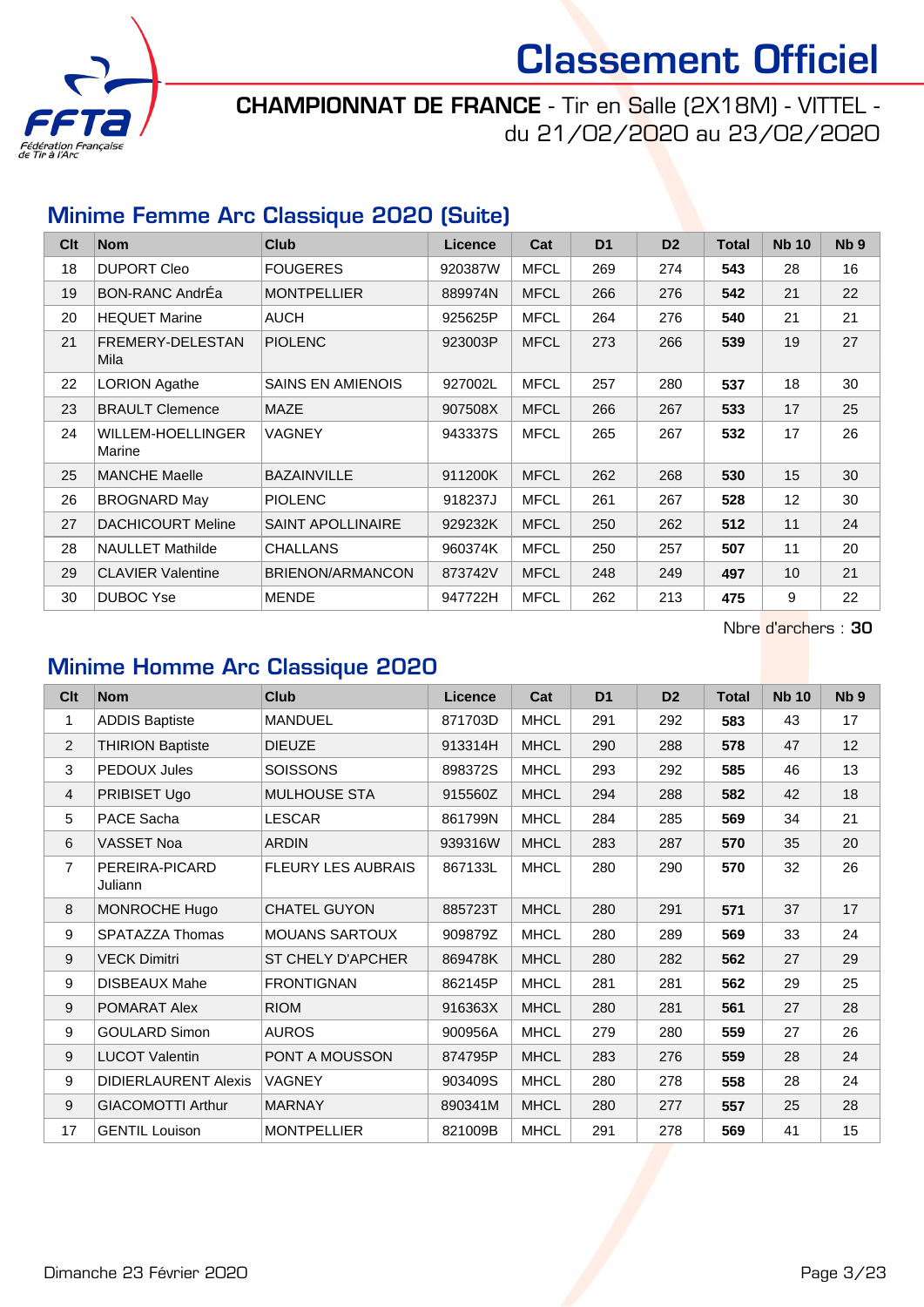

CHAMPIONNAT DE FRANCE - Tir en Salle (2X18M) - VITTEL du 21/02/2020 au 23/02/2020

### Minime Homme Arc Classique 2020 (Suite)

| <b>Clt</b> | <b>Nom</b>                 | <b>Club</b>                          | Licence | Cat         | D <sub>1</sub> | D <sub>2</sub> | <b>Total</b> | <b>Nb 10</b> | Nb <sub>9</sub> |
|------------|----------------------------|--------------------------------------|---------|-------------|----------------|----------------|--------------|--------------|-----------------|
| 17         | <b>MAUNIER Come</b>        | <b>CHALLANS</b>                      | 892735P | <b>MHCL</b> | 287            | 279            | 566          | 37           | 20              |
| 17         | <b>DIEP Joris</b>          | BEAUMONT LE ROGER<br><b>RISLE</b>    | 864775Y | <b>MHCL</b> | 279            | 287            | 566          | 30           | 27              |
| 17         | <b>GRANGIER Noa</b>        | <b>SAINT CHAMOND</b>                 | 923868E | <b>MHCL</b> | 280            | 285            | 565          | 31           | 23              |
| 17         | <b>VIGNES Thibault</b>     | <b>VEDENE</b>                        | 899237G | <b>MHCL</b> | 277            | 287            | 564          | 32           | 21              |
| 17         | <b>DALIGAULT Clement</b>   | <b>HANCHES</b>                       | 910826D | <b>MHCL</b> | 280            | 283            | 563          | 34           | 17              |
| 17         | <b>SEGURA Antoine</b>      | <b>LATTES SAINT JEAN</b><br>DE VEDAS | 910954T | <b>MHCL</b> | 288            | 275            | 563          | 31           | 22              |
| 17         | <b>FORTUN Pierre</b>       | <b>CHALLANS</b>                      | 920312P | <b>MHCL</b> | 279            | 279            | 558          | 24           | 31              |
| 17         | <b>MILLE Axel</b>          | <b>MARSEILLE 1ERE</b>                | 901712X | <b>MHCL</b> | 278            | 279            | 557          | 27           | 24              |
| 17         | PROUTEAU Erwan             | <b>AIZENAY</b>                       | 865077B | <b>MHCL</b> | 284            | 272            | 556          | 27           | 24              |
| 17         | <b>MUNDING Theo</b>        | <b>VAGNEY</b>                        | 893873B | <b>MHCL</b> | 279            | 276            | 555          | 28           | 21              |
| 17         | <b>BAREAU Noe</b>          | LA RABATELIERE                       | 891674L | <b>MHCL</b> | 279            | 276            | 555          | 24           | 27              |
| 17         | <b>GABBANI Anthony</b>     | ST CHRISTOL LEZ<br><b>ALES</b>       | 882026Z | <b>MHCL</b> | 272            | 279            | 551          | 14           | 12              |
| 17         | <b>AUDIGANE Lilian</b>     | <b>TARBES</b>                        | 859765C | <b>MHCL</b> | 278            | 273            | 551          | 22           | 30              |
| 17         | VERDIER-GORCIAS Leo RIOM   |                                      | 852275L | <b>MHCL</b> | 270            | 280            | 550          | 16           | 8               |
| 17         | <b>VOCK-COUSIN Gabriel</b> | <b>SARREBOURG</b>                    | 920183Z | <b>MHCL</b> | 266            | 283            | 549          | 28           | 22              |
| 33         | PETROFF Alexandre          | <b>MONTPELLIER</b>                   | 837015Z | <b>MHCL</b> | 274            | 275            | 549          | 22           | 28              |
| 34         | VASSEUR Nolann             | <b>BORDES ASCT</b>                   | 946488S | <b>MHCL</b> | 275            | 273            | 548          | 22           | 26              |
| 35         | <b>GABORIT Romain</b>      | <b>SURGERES</b>                      | 883694M | <b>MHCL</b> | 276            | 272            | 548          | 20           | 30              |
| 36         | <b>SCHULER Enzo</b>        | <b>MANDUEL</b>                       | 865713T | <b>MHCL</b> | 277            | 270            | 547          | 20           | 28              |
| 37         | <b>JEAN Maxime</b>         | <b>DINAN</b>                         | 940384G | <b>MHCL</b> | 273            | 274            | 547          | 19           | 32              |
| 38         | <b>LONGONI Lucas</b>       | THAON LES VOSGES                     | 875481K | <b>MHCL</b> | 278            | 264            | 542          | 5            | 15              |
| 39         | <b>BAERT Come</b>          | <b>MERY MERIEL</b>                   | 893989C | <b>MHCL</b> | 271            | 269            | 540          | 19           | 25              |
| 40         | <b>COSTA Mathys</b>        | <b>FUBLAINES</b>                     | 836854Z | <b>MHCL</b> | 282            | 257            | 539          | 24           | 27              |
| 41         | CHAMBRAUD Thylann          | <b>ACHERES</b>                       | 836560E | <b>MHCL</b> | 264            | 275            | 539          | 21           | 27              |
| 42         | MALARD Ethan               | <b>HAYANGE</b>                       | 892748D | <b>MHCL</b> | 280            | 258            | 538          | 26           | 23              |
| 43         | DEFEVRE LÉo                | <b>BLAGNAC</b>                       | 914675M | <b>MHCL</b> | 277            | 260            | 537          | 4            | 14              |
| 44         | <b>GARCIA Andrew</b>       | L'ISLE SUR LA SORGUE                 | 973585V | <b>MHCL</b> | 263            | 272            | 535          | 14           | 29              |
| 45         | <b>COGNARD Yanis</b>       | <b>MONTCEAU LES MINES</b>            | 915541D | <b>MHCL</b> | 260            | 271            | 531          | 18           | 29              |
| 46         | <b>COGEN Anthony</b>       | MARMANDE                             | 937477X | <b>MHCL</b> | 274            | 255            | 529          | 16           | 31              |
| 47         | DOMINGUEZ Lucas            | <b>MONTPELLIER</b>                   | 920542P | <b>MHCL</b> | 252            | 274            | 526          | 17           | 30              |
| 48         | <b>GUIBERT Mathis</b>      | LAIGNÉ ST GERVAIS<br>EN BELIN        | 909849S | MHCL        | 272            | 248            | 520          | 17           | 30              |
| 49         | <b>BEN Simon</b>           | <b>MOUANS SARTOUX</b>                | 926490E | <b>MHCL</b> | 240            | 275            | 515          | 19           | 21              |
| 50         | <b>GARCEAU Maxime</b>      | <b>RIOM</b>                          | 867052Y | <b>MHCL</b> | 234            | 272            | 506          | 17           | 23              |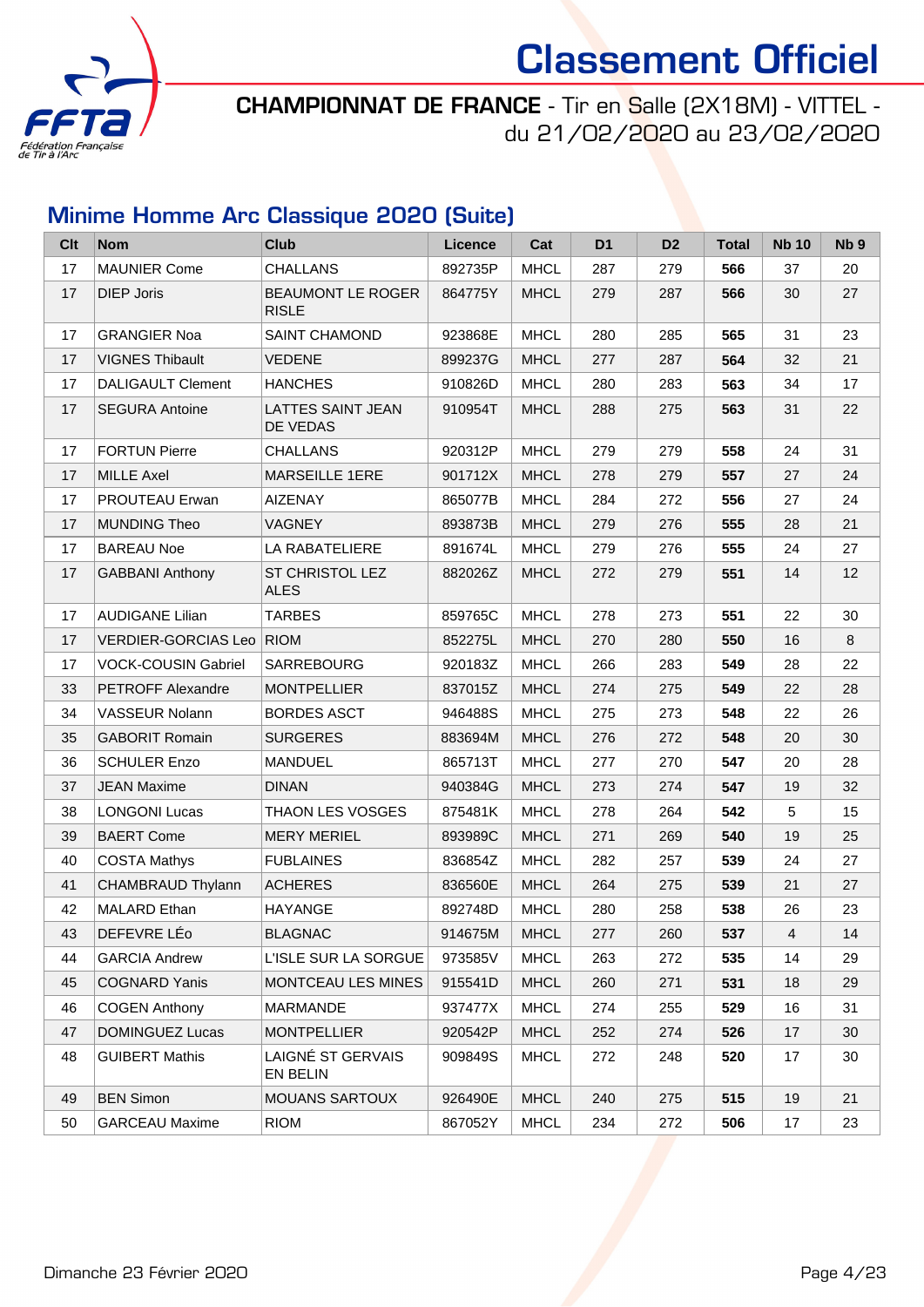

### CHAMPIONNAT DE FRANCE - Tir en Salle (2X18M) - VITTEL du 21/02/2020 au 23/02/2020

#### Minime Homme Arc Classique 2020 (Suite)

| Clt | <b>Nom</b>               | Club                  | Licence | Cat         | D1  | D2  | <b>Total</b> | <b>Nb 10</b> | N <sub>b</sub> <sub>9</sub> |
|-----|--------------------------|-----------------------|---------|-------------|-----|-----|--------------|--------------|-----------------------------|
| 51  | LEMAITRE Florian         | <b>RETIERS</b>        | 915725D | <b>MHCL</b> | 250 | 250 | 500          |              | ີ<br>$\epsilon$             |
| 52  | <b>LAFARGUETTE Loris</b> | <b>DRAVEIL SENART</b> | 934792D | <b>MHCL</b> | 247 | 251 | 498          | ں ا          | 24                          |

Nbre d'archers : 52

#### Cadet Femme Arc Classique 2020

| Clt            | <b>Nom</b>                 | <b>Club</b>                                | Licence | Cat         | D <sub>1</sub> | D <sub>2</sub> | <b>Total</b> | <b>Nb 10</b> | Nb <sub>9</sub> |
|----------------|----------------------------|--------------------------------------------|---------|-------------|----------------|----------------|--------------|--------------|-----------------|
| $\mathbf{1}$   | <b>ALGANS Ambre</b>        | <b>LAVAUR</b>                              | 810391K | <b>CFCL</b> | 277            | 285            | 562          | 32           | 18              |
| $\overline{2}$ | <b>REBET Emmy</b>          | <b>CLUNY</b>                               | 815338M | <b>CFCL</b> | 250            | 267            | 517          | 18           | 22              |
| 3              | <b>BASSIMON Lou</b>        | MONCHY AU BOIS                             | 841714G | <b>CFCL</b> | 281            | 282            | 563          | 31           | 22              |
| $\overline{4}$ | SEBASTIAN Victoria         | <b>MONTPELLIER</b>                         | 840635J | <b>CFCL</b> | 284            | 266            | 550          | 23           | 26              |
| 5              | <b>VIGNON Anais</b>        | <b>FEURS</b>                               | 818694K | <b>CFCL</b> | 280            | 279            | 559          | 30           | 20              |
| 6              | <b>MEILLIER Lola</b>       | <b>ARDIN</b>                               | 782562L | <b>CFCL</b> | 277            | 272            | 549          | 23           | 24              |
| $\overline{7}$ | <b>VALTAT Margaux</b>      | <b>SEICHAMPS</b>                           | 890248L | <b>CFCL</b> | 286            | 283            | 569          | 34           | 21              |
| 8              | <b>BERCE Marie</b>         | <b>COMPIEGNE</b>                           | 816460G | <b>CFCL</b> | 270            | 272            | 542          | 22           | 22              |
| 9              | LACREUSE Samantha          | LA RABATELIERE                             | 795192P | <b>CFCL</b> | 268            | 268            | 536          | 22           | 18              |
| 9              | <b>MORINEAU Laure</b>      | <b>RENNES CIE</b>                          | 871076X | <b>CFCL</b> | 259            | 277            | 536          | 20           | 22              |
| 9              | REYNAUD Sabrina            | <b>MONTPELLIER</b>                         | 816692J | <b>CFCL</b> | 267            | 268            | 535          | 14           | 30              |
| 9              | <b>MOREL Lucie</b>         | <b>COLMAR</b>                              | 817286E | <b>CFCL</b> | 263            | 270            | 533          | 20           | 21              |
| 9              | <b>PICHARD Ester</b>       | <b>VOVES</b>                               | 819359H | <b>CFCL</b> | 259            | 270            | 529          | 14           | 25              |
| 9              | <b>BERTIAUX Emeline</b>    | MONTIGNY LE<br><b>BRETONNEUX</b>           | 861044T | <b>CFCL</b> | 253            | 272            | 525          | 15           | 26              |
| 9              | <b>GAILLARD Marie</b>      | AIX EN PROVENCE                            | 886632F | <b>CFCL</b> | 264            | 257            | 521          | 16           | 19              |
| 9              | LOUBEYRE Inatea            | <b>VILLEURBANNE CIE</b><br><b>HERACLES</b> | 837625M | <b>CFCL</b> | 260            | 255            | 515          | 20           | 18              |
| 17             | CIPRIANI Victoria          | <b>RIOM</b>                                | 952362B | <b>CFCL</b> | 269            | 279            | 548          | 26           | 18              |
| 17             | <b>MARTIN-AUBEY Lorena</b> | <b>RENNES CIE</b>                          | 837844A | <b>CFCL</b> | 274            | 274            | 548          | 26           | 21              |
| 17             | MUNOZ Angelina             | PONTENX LES<br><b>FORGES</b>               | 787879R | <b>CFCL</b> | 273            | 272            | 545          | 19           | 30              |
| 17             | <b>DELOISON Axelle</b>     | <b>CHAUNY</b>                              | 837677U | <b>CFCL</b> | 282            | 259            | 541          | 26           | 20              |
| 17             | TROMBINO Sarah             | DRAVEIL SENART                             | 913859A | <b>CFCL</b> | 275            | 260            | 535          | 26           | 17              |
| 17             | <b>GUITTON Lilou</b>       | <b>TINTENIAC</b>                           | 900557S | <b>CFCL</b> | 263            | 269            | 532          | 18           | 25              |
| 17             | MENARDO GUZMAN<br>Luna     | <b>MOUANS SARTOUX</b>                      | 782299A | <b>CFCL</b> | 272            | 259            | 531          | 22           | 23              |
| 17             | VISELE Oksana              | LE BOUSCAT                                 | 896957D | <b>CFCL</b> | 268            | 259            | 527          | 21           | 21              |
| 17             | <b>GOBERON Sarah</b>       | <b>LISIEUX</b>                             | 920602E | <b>CFCL</b> | 265            | 262            | 527          | 17           | 23              |
| 17             | <b>BERNARD Tifene</b>      | <b>LESCAR</b>                              | 911771F | <b>CFCL</b> | 257            | 267            | 524          | 20           | 11              |
| 17             | <b>LAMBERT Celenie</b>     | <b>TONNERRE AS</b>                         | 863455N | <b>CFCL</b> | 253            | 258            | 511          | 12           | 18              |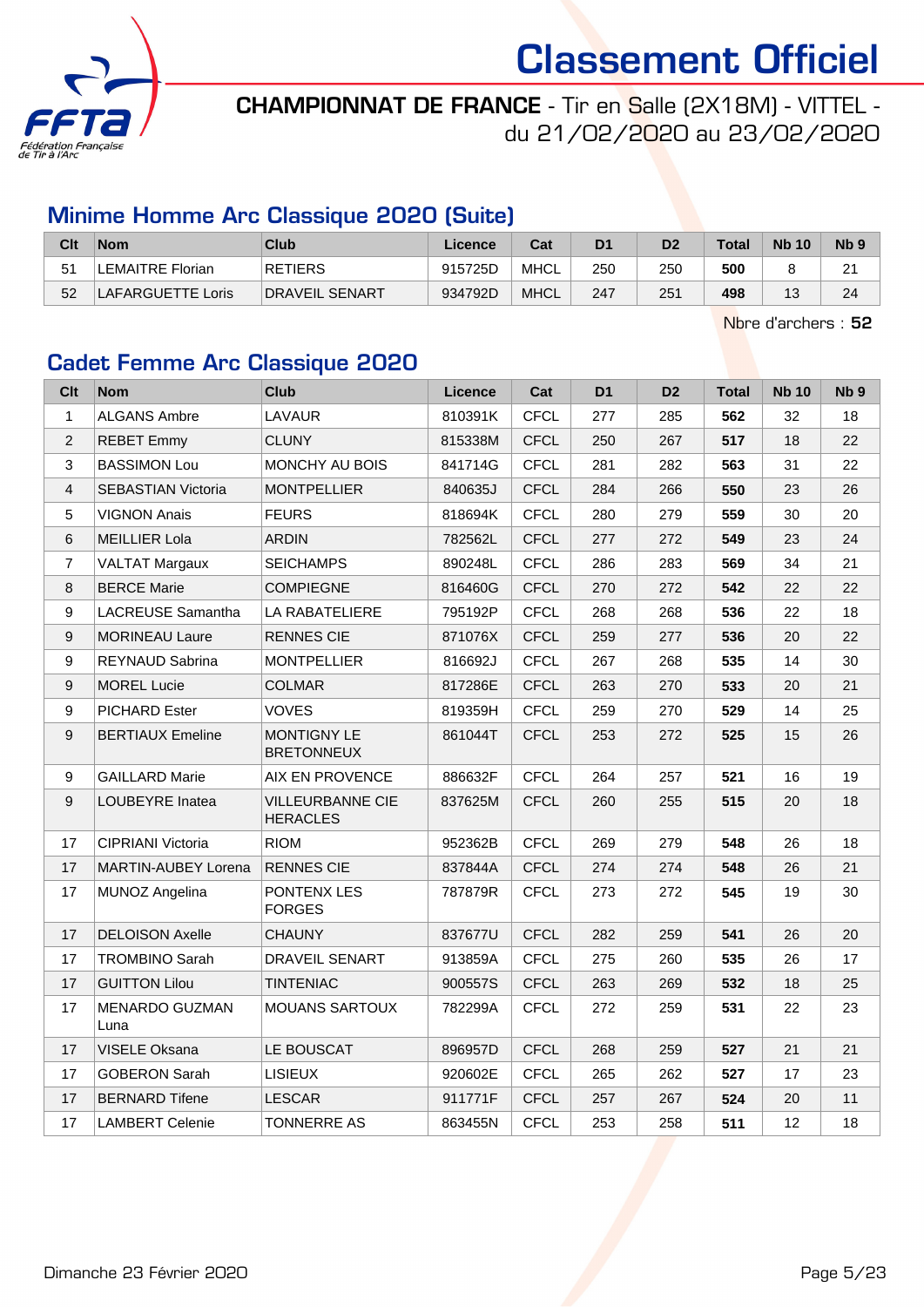

CHAMPIONNAT DE FRANCE - Tir en Salle (2X18M) - VITTEL du 21/02/2020 au 23/02/2020

#### Cadet Femme Arc Classique 2020 (Suite)

| Clt | <b>Nom</b>               | <b>Club</b>                              | Licence | Cat         | D <sub>1</sub> | D <sub>2</sub> | <b>Total</b> | <b>Nb 10</b>   | N <sub>b</sub> <sub>9</sub> |
|-----|--------------------------|------------------------------------------|---------|-------------|----------------|----------------|--------------|----------------|-----------------------------|
| 17  | <b>BOISARD Justine</b>   | <b>CARPIQUET</b>                         | 811193G | <b>CFCL</b> | 247            | 262            | 509          | 14             | 23                          |
| 17  | <b>MICHEL Julie</b>      | <b>AUROS</b>                             | 839227D | <b>CFCL</b> | 249            | 259            | 508          | 12             | 22                          |
| 17  | <b>SASSI Marina</b>      | <b>TOULON</b>                            | 896452E | <b>CFCL</b> | 252            | 254            | 506          | 16             | 21                          |
| 17  | DEPART CloE              | <b>EPERNAY</b>                           | 815493F | <b>CFCL</b> | 235            | 270            | 505          | 18             | 21                          |
| 17  | <b>JAMET Tifenn</b>      | <b>ROMORANTIN</b>                        | 854558T | <b>CFCL</b> | 265            | 235            | 500          | 13             | 21                          |
| 33  | <b>GERENTES Orane</b>    | <b>YSSINGEAUX</b>                        | 867761U | <b>CFCL</b> | 252            | 246            | 498          | 13             | 15                          |
| 34  | <b>DIONDET Orianne</b>   | <b>PLATEAU EST</b>                       | 918467J | <b>CFCL</b> | 246            | 249            | 495          | $\overline{7}$ | 24                          |
| 35  | <b>BENOLIEL Shirelle</b> | <b>ISSY LES MOULINEAUX</b>               | 954473W | <b>CFCL</b> | 252            | 240            | 492          | 13             | 17                          |
| 36  | <b>CHAIGNE Loise</b>     | ARDIN                                    | 832666X | <b>CFCL</b> | 241            | 249            | 490          | 10             | 24                          |
| 37  | <b>HENRY Rafaelle</b>    | <b>ESBLY</b>                             | 861090T | <b>CFCL</b> | 230            | 253            | 483          | 5              | 21                          |
| 38  | <b>SOMMIER Helene</b>    | <b>SEYNOD</b>                            | 902478E | <b>CFCL</b> | 242            | 223            | 465          | 10             | 18                          |
| 39  | <b>SELLE Nina</b>        | <b>BEAUMONT LE ROGER</b><br><b>RISLE</b> | 914004H | <b>CFCL</b> | 194            | 33             | 227          | 2              | $\overline{4}$              |

Nbre d'archers : 39

### Cadet Homme Arc Classique 2020

| Clt            | <b>Nom</b>                      | Club                                  | <b>Licence</b> | Cat         | D <sub>1</sub> | D <sub>2</sub> | <b>Total</b> | <b>Nb 10</b> | N <sub>b</sub> <sub>9</sub> |
|----------------|---------------------------------|---------------------------------------|----------------|-------------|----------------|----------------|--------------|--------------|-----------------------------|
| $\mathbf{1}$   | <b>JUNKER Alexandre</b>         | <b>CONFLANS EN</b><br><b>JARNISY</b>  | 871561Z        | <b>CHCL</b> | 282            | 283            | 565          | 29           | 27                          |
| $\overline{2}$ | <b>PINTE Killian</b>            | MONCHY AU BOIS                        | 889359V        | <b>CHCL</b> | 290            | 289            | 579          | 39           | 21                          |
| 3              | RIOU-HABERER Eliot              | <b>CHAPONOST</b>                      | 814342E        | <b>CHCL</b> | 291            | 290            | 581          | 41           | 19                          |
| $\overline{4}$ | <b>DEFEVRE Lucas</b>            | <b>BLAGNAC</b>                        | 890065M        | <b>CHCL</b> | 273            | 270            | 543          | 22           | 22                          |
| 5              | <b>DUCHADEAU Maxens</b>         | <b>RUELLE</b>                         | 882556A        | <b>CHCL</b> | 277            | 283            | 560          | 30           | 23                          |
| 6              | <b>PATON Clement</b>            | <b>CHARTRES</b>                       | 884028A        | <b>CHCL</b> | 277            | 284            | 561          | 26           | 29                          |
| $\overline{7}$ | <b>BOUVET Theophile</b>         | <b>REDON</b>                          | 913018L        | <b>CHCL</b> | 273            | 269            | 542          | 21           | 23                          |
| 8              | RAGEADE Mathys                  | <b>TOULON</b>                         | 817062L        | <b>CHCL</b> | 287            | 285            | 572          | 37           | 18                          |
| 9              | PEREZ Benjamin                  | <b>TARBES</b>                         | 788056H        | <b>CHCL</b> | 277            | 282            | 559          | 27           | 26                          |
| 9              | <b>FAGHEON Yoann</b>            | <b>LA CROIX EN</b><br><b>TOURAINE</b> | 868274B        | <b>CHCL</b> | 279            | 280            | 559          | 26           | 27                          |
| 9              | <b>COQUILLIER Timothe</b>       | <b>BOURGES AC</b>                     | 866988D        | <b>CHCL</b> | 275            | 274            | 549          | 21           | 28                          |
| 9              | <b>LEPELLETIER Paul</b>         | <b>MONTEBOURG</b>                     | 837921J        | <b>CHCL</b> | 278            | 271            | 549          | 25           | 24                          |
| 9              | ROMMEVAUX Theotime              | <b>VILLEPREUX</b>                     | 866013U        | <b>CHCL</b> | 271            | 277            | 548          | 19           | 30                          |
| 9              | <b>BASLY Raphael</b>            | <b>ARGENCES</b>                       | 877675V        | <b>CHCL</b> | 276            | 271            | 547          | 26           | 24                          |
| 9              | <b>GAILLON Tristan</b>          | <b>ETRECHY</b>                        | 848924U        | <b>CHCL</b> | 276            | 270            | 546          | 22           | 27                          |
| 9              | <b>BONNET-OGNIER</b><br>Flavien | <b>RIOM</b>                           | 829313C        | <b>CHCL</b> | 266            | 279            | 545          | 22           | 23                          |
| 17             | <b>LECOMTE Adrien</b>           | <b>MULHOUSE STA</b>                   | 888531V        | <b>CHCL</b> | 280            | 284            | 564          | 32           | 22                          |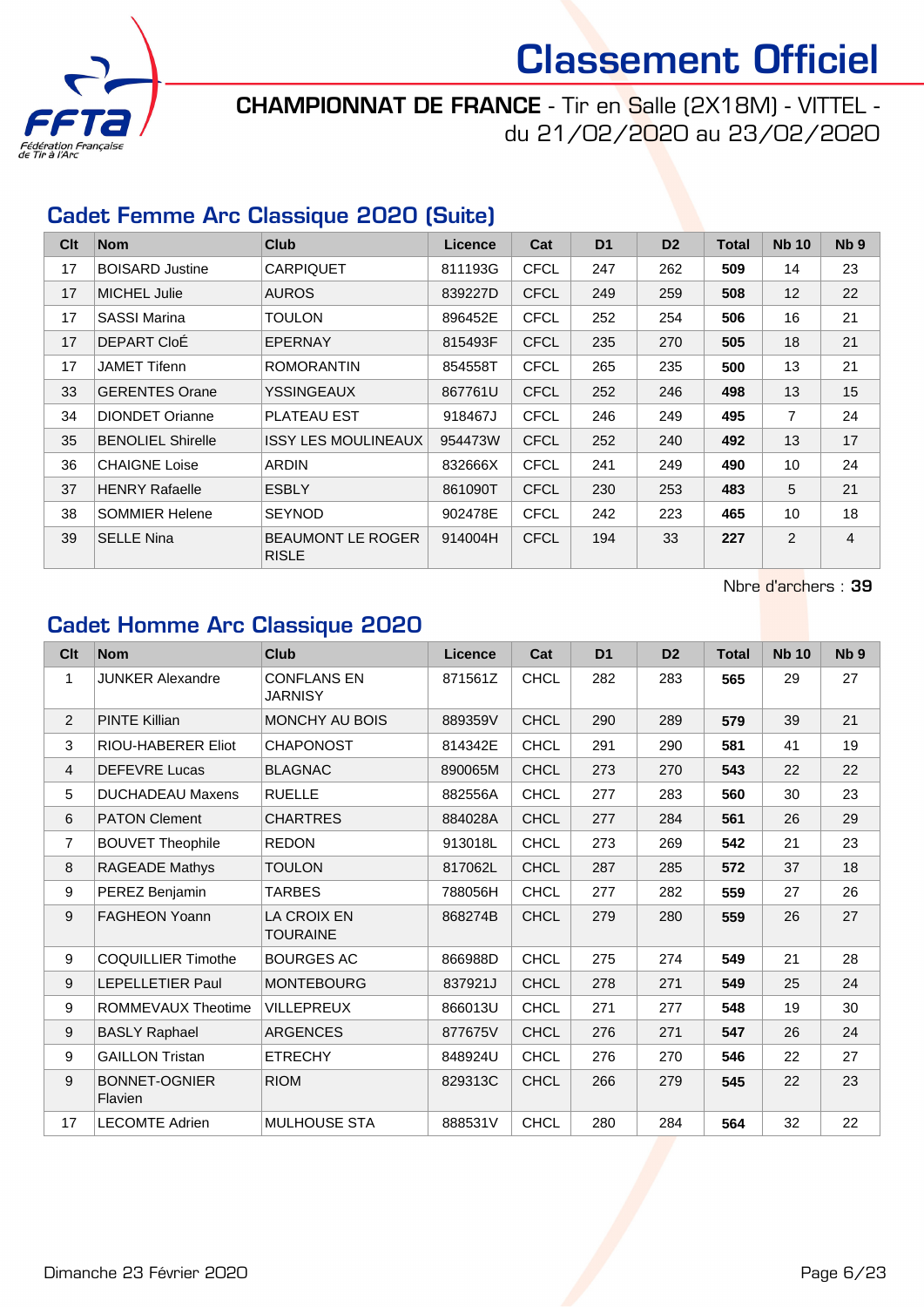

CHAMPIONNAT DE FRANCE - Tir en Salle (2X18M) - VITTEL du 21/02/2020 au 23/02/2020

### Cadet Homme Arc Classique 2020 (Suite)

| Clt | <b>Nom</b>                      | <b>Club</b>                             | Licence | Cat         | D <sub>1</sub> | D <sub>2</sub> | <b>Total</b> | <b>Nb 10</b> | Nb <sub>9</sub> |
|-----|---------------------------------|-----------------------------------------|---------|-------------|----------------|----------------|--------------|--------------|-----------------|
| 17  | LAFORGUE Hugo                   | <b>BOE</b>                              | 875157H | <b>CHCL</b> | 280            | 281            | 561          | 33           | 18              |
| 17  | SCHEFFER-HUBERT<br>Ulysse       | LAVAL                                   | 919931A | <b>CHCL</b> | 287            | 271            | 558          | 30           | 27              |
| 17  | <b>BALANANT Antoine</b>         | <b>ESBLY</b>                            | 810194W | <b>CHCL</b> | 272            | 281            | 553          | 21           | 34              |
| 17  | DE FREITAS Tristan              | <b>AUXONNE</b>                          | 905051B | <b>CHCL</b> | 278            | 274            | 552          | 26           | 23              |
| 17  | <b>DELORME Nicolas</b>          | <b>CHAMBERY</b>                         | 821262B | <b>CHCL</b> | 278            | 274            | 552          | 24           | 27              |
| 17  | <b>DESBOUCHAGES Axel</b>        | <b>SMARVES</b>                          | 861365S | <b>CHCL</b> | 275            | 275            | 550          | 25           | 22              |
| 17  | <b>PLANCHON Axel</b>            | LATTES SAINT JEAN<br>DE VEDAS           | 910010S | <b>CHCL</b> | 273            | 276            | 549          | 24           | 23              |
| 17  | <b>MAEHN Keryan</b>             | <b>LESCAR</b>                           | 844916M | <b>CHCL</b> | 270            | 275            | 545          | 21           | 27              |
| 17  | <b>PRUNIER Maxime</b>           | <b>SARCELLES</b>                        | 894625U | <b>CHCL</b> | 275            | 270            | 545          | 18           | 33              |
| 17  | LORINQUER Kiryann               | <b>RIEC SUR BELON</b>                   | 912434B | <b>CHCL</b> | 277            | 267            | 544          | 17           | 33              |
| 17  | <b>LECLERCQ Axel</b>            | <b>ST POURCAIN SUR</b><br><b>SIOULE</b> | 920178U | <b>CHCL</b> | 267            | 276            | 543          | 23           | 23              |
| 17  | <b>POIRIER Loukas</b>           | NOGENT LE PHAYE                         | 837582R | <b>CHCL</b> | 276            | 265            | 541          | 19           | 25              |
| 17  | <b>ROSSINI Antoine</b>          | <b>MARSEILLE 1ERE</b>                   | 877933A | <b>CHCL</b> | 279            | 261            | 540          | 23           | 20              |
| 17  | <b>VERZIER-ROUSSON</b><br>lewan | <b>VEDENE</b>                           | 820002G | <b>CHCL</b> | 275            | 263            | 538          | 17           | 29              |
| 17  | <b>BEAUCOURT Hugo</b>           | PONT A MOUSSON                          | 856502F | <b>CHCL</b> | 271            | 267            | 538          | 15           | 30              |
| 33  | STROCK-HUTTEPAIN<br>Thomas      | <b>COLMAR</b>                           | 790882E | <b>CHCL</b> | 273            | 265            | 538          | 21           | 26              |
| 34  | <b>ESPEU Ewen</b>               | <b>BALMA</b>                            | 875977Z | <b>CHCL</b> | 270            | 268            | 538          | 19           | 25              |
| 35  | <b>ABRAM Mathis</b>             | <b>RIOM</b>                             | 797508G | <b>CHCL</b> | 262            | 275            | 537          | 23           | 22              |
| 36  | <b>FOURDAN Theo</b>             | <b>LORIENT ASAL</b>                     | 867573P | <b>CHCL</b> | 267            | 268            | 535          | 22           | 23              |
| 37  | <b>GLEYZE Elouan</b>            | <b>BASSIN D'ARCACHON</b>                | 805148L | <b>CHCL</b> | 271            | 263            | 534          | 22           | 17              |
| 38  | FROGER Jeremy                   | <b>VOVES</b>                            | 913598S | <b>CHCL</b> | 276            | 258            | 534          | 21           | 25              |
| 39  | <b>GALIZZI Matteo</b>           | <b>NIMES</b>                            | 954056T | <b>CHCL</b> | 254            | 278            | 532          | 25           | 27              |
| 40  | <b>ISACCHI Loic</b>             | <b>MARSEILLE 1ERE</b>                   | 815131M | <b>CHCL</b> | 272            | 260            | 532          | 23           | 16              |
| 41  | <b>GIRARDEAU Valentin</b>       | <b>CHATILLON S/SEINE</b>                | 860874H | <b>CHCL</b> | 272            | 259            | 531          | 19           | 26              |
| 42  | PONTOIZEAU Colin                | <b>CHALLANS</b>                         | 894793B | <b>CHCL</b> | 264            | 267            | 531          | 16           | 25              |
| 43  | <b>SAGUEZ Paul</b>              | <b>ERONDELLE</b>                        | 835773Z | <b>CHCL</b> | 268            | 262            | 530          | 16           | 21              |
| 44  | <b>MANGIN Florian</b>           | <b>EINVILLE</b>                         | 820415F | <b>CHCL</b> | 264            | 266            | 530          | 14           | 31              |
| 45  | <b>POIRIER Lucas</b>            | <b>RENNES CIE</b>                       | 803413A | <b>CHCL</b> | 260            | 268            | 528          | 19           | 17              |
| 46  | <b>SENAY Alexandre</b>          | PLATEAU EST                             | 918231C | <b>CHCL</b> | 267            | 259            | 526          | 16           | 24              |
| 47  | <b>BOSCHER Clement</b>          | <b>DINAN</b>                            | 857475N | <b>CHCL</b> | 269            | 254            | 523          | 19           | 20              |
| 48  | SIMERAY Tao                     | <b>BUC</b>                              | 790370Y | <b>CHCL</b> | 252            | 269            | 521          | 20           | 23              |
| 49  | <b>GUERREIRO Quentin</b>        | <b>BOE</b>                              | 826255D | <b>CHCL</b> | 265            | 256            | 521          | 18           | 25              |
| 50  | <b>VITIELLO Mathis</b>          | MANDUEL                                 | 868316X | <b>CHCL</b> | 262            | 258            | 520          | 14           | 22              |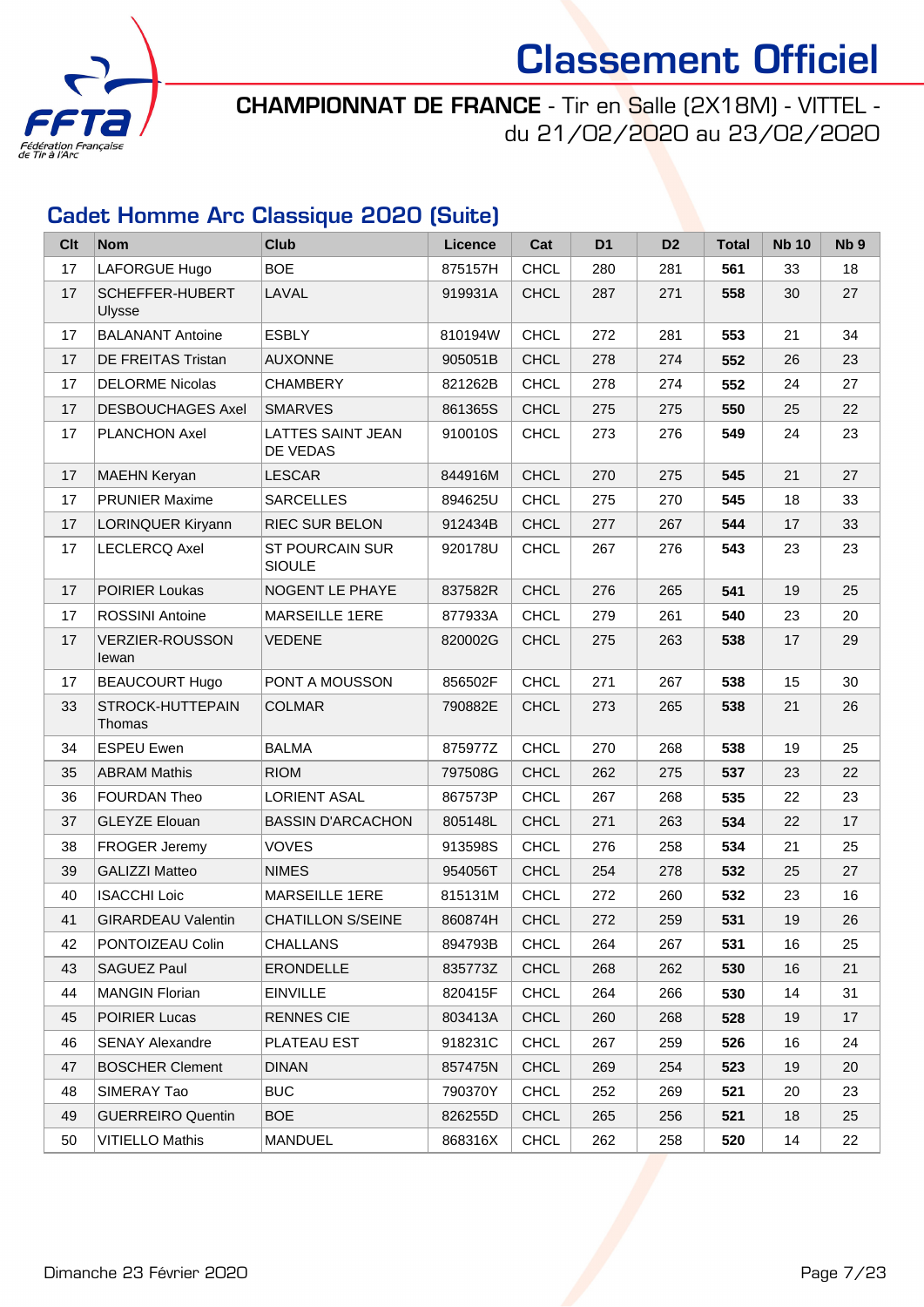

### CHAMPIONNAT DE FRANCE - Tir en Salle (2X18M) - VITTEL du 21/02/2020 au 23/02/2020

#### Cadet Homme Arc Classique 2020 (Suite)

| Clt | <b>Nom</b>              | <b>Club</b>              | Licence | Cat         | D <sub>1</sub> | D <sub>2</sub> | <b>Total</b> | <b>Nb 10</b> | Nb <sub>9</sub> |
|-----|-------------------------|--------------------------|---------|-------------|----------------|----------------|--------------|--------------|-----------------|
| 51  | <b>MICHELOT Thibaut</b> | <b>MARLY POURNOY</b>     | 947594U | CHCL        | 260            | 257            | 517          | 12           | 22              |
| 52  | <b>RICHARD Valentin</b> | <b>CHATEAUROUX</b>       | 732655P | <b>CHCL</b> | 250            | 266            | 516          | 23           | 18              |
| 53  | FROSSASCO Andrea        | <b>POISSY</b>            | 913781R | <b>CHCL</b> | 269            | 239            | 508          | 15           | 26              |
| 54  | <b>SERIE William</b>    | <b>DOMLOUP</b>           | 842783U | <b>CHCL</b> | 247            | 253            | 500          | 11           | 22              |
| 55  | <b>DUCOS Valentin</b>   | <b>TARBES</b>            | 913355C | <b>CHCL</b> | 251            | 247            | 498          | 15           | 16              |
| 56  | <b>ROY Thibaud</b>      | <b>AUROS</b>             | 837237R | <b>CHCL</b> | 260            | 235            | 495          | 14           | 21              |
| 57  | GLEYZE Tao              | <b>BASSIN D'ARCACHON</b> | 805746L | <b>CHCL</b> | 234            | 239            | 473          | 6            | 16              |
| 58  | <b>LOPRIENO Matheo</b>  | <b>GRENOBLE</b>          | 944805M | <b>CHCL</b> | 244            | 213            | 457          | 3            | 10              |
| 59  | <b>GRILLAT Nathan</b>   | <b>NIMES</b>             | 860882S | <b>CHCL</b> | 207            | 56             | 263          | 3            | 6               |
| 60  | <b>DEGRELLE Quentin</b> | <b>ESTREES ST DENIS</b>  | 910638Z | <b>CHCL</b> | 228            | 34             | 262          | 5            | 8               |

Nbre d'archers : 60

#### Junior Femme Arc Classique 2020

| Cl <sub>t</sub>  | <b>Nom</b>                | <b>Club</b>                            | Licence | Cat         | D <sub>1</sub> | D <sub>2</sub> | <b>Total</b> | <b>Nb 10</b> | N <sub>b</sub> <sub>9</sub> |
|------------------|---------------------------|----------------------------------------|---------|-------------|----------------|----------------|--------------|--------------|-----------------------------|
| 1                | <b>LOUIS Mathilde</b>     | <b>DIJON</b>                           | 759483A | <b>JFCL</b> | 283            | 282            | 565          | 29           | 27                          |
| 2                | <b>BRICHE Amelie</b>      | <b>WINGLES</b>                         | 891784F | <b>JFCL</b> | 277            | 279            | 556          | 25           | 28                          |
| 3                | <b>BOTTE Louise</b>       | <b>CLUNY</b>                           | 770910W | <b>JFCL</b> | 287            | 283            | 570          | 36           | 18                          |
| $\overline{4}$   | <b>LEVADE Marianne</b>    | <b>CHERBOURG EN</b><br><b>COTENTIN</b> | 739162M | <b>JFCL</b> | 278            | 273            | 551          | 23           | 28                          |
| 5                | <b>AUTRET Aurelie</b>     | <b>VIVIEZ</b>                          | 756561Z | <b>JFCL</b> | 273            | 278            | 551          | 22           | 30                          |
| 6                | ROBINSON Meghan           | <b>BASSIN D'ARCACHON</b>               | 836790E | <b>JFCL</b> | 278            | 280            | 558          | 28           | 25                          |
| $\overline{7}$   | <b>DERCAMP</b> Amelie     | <b>LESCAR</b>                          | 842766A | <b>JFCL</b> | 284            | 277            | 561          | 36           | 17                          |
| 8                | <b>CHABROL Gabrielle</b>  | <b>GAGNY</b>                           | 816455B | <b>JFCL</b> | 272            | 276            | 548          | 17           | 34                          |
| $\boldsymbol{9}$ | <b>CONSTANTIN Alizee</b>  | <b>FONTENAY LE COMTE</b>               | 813671A | <b>JFCL</b> | 275            | 273            | 548          | 23           | 23                          |
| 10               | <b>BALAZOT Lucie</b>      | ST NICOLAS DE PORT                     | 862481E | <b>JFCL</b> | 273            | 272            | 545          |              |                             |
| 11               | <b>MACHINET Audrey</b>    | <b>ARCIS SUR AUBE</b>                  | 749700S | <b>JFCL</b> | 271            | 270            | 541          | 18           | 28                          |
| 12               | <b>TISSEROND Juliette</b> | <b>ARDIN</b>                           | 933649L | <b>JFCL</b> | 277            | 261            | 538          |              |                             |
| 13               | <b>LEPINAY Lise</b>       | <b>RUELLE</b>                          | 813707P | <b>JFCL</b> | 261            | 276            | 537          |              |                             |
| 14               | <b>CALLISTO Oceane</b>    | <b>BREST</b>                           | 838374B | <b>JFCL</b> | 263            | 266            | 529          | 17           | 28                          |
| 15               | <b>LESEUR Tasnim</b>      | DRAVEIL SENART                         | 860509L | <b>JFCL</b> | 260            | 258            | 518          | 13           | 20                          |
| 16               | <b>MOREAU Melanie</b>     | <b>NANTEUIL LE</b><br><b>HAUDOUIN</b>  | 790820M | <b>JFCL</b> | 263            | 243            | 506          |              |                             |

Nbre d'archers : 16

#### Junior Homme Arc Classique 2020

| Clt | <b>Nom</b>                      | Club      | .icence | <b>Cost</b><br>val | D <sub>1</sub> | D2          | <b>Total</b> | <b>N<sub>k</sub></b><br>10 | Nb <sub>9</sub> |
|-----|---------------------------------|-----------|---------|--------------------|----------------|-------------|--------------|----------------------------|-----------------|
|     | <b>MORLO</b><br>ு∩⊤<br>Valentin | PERPIGNAN | 805777\ | <b>JHCL</b>        | 283<br>- -     | 282<br>$ -$ | 565          | n n<br>ັບ<br>$-$           | $\sim$<br>-     |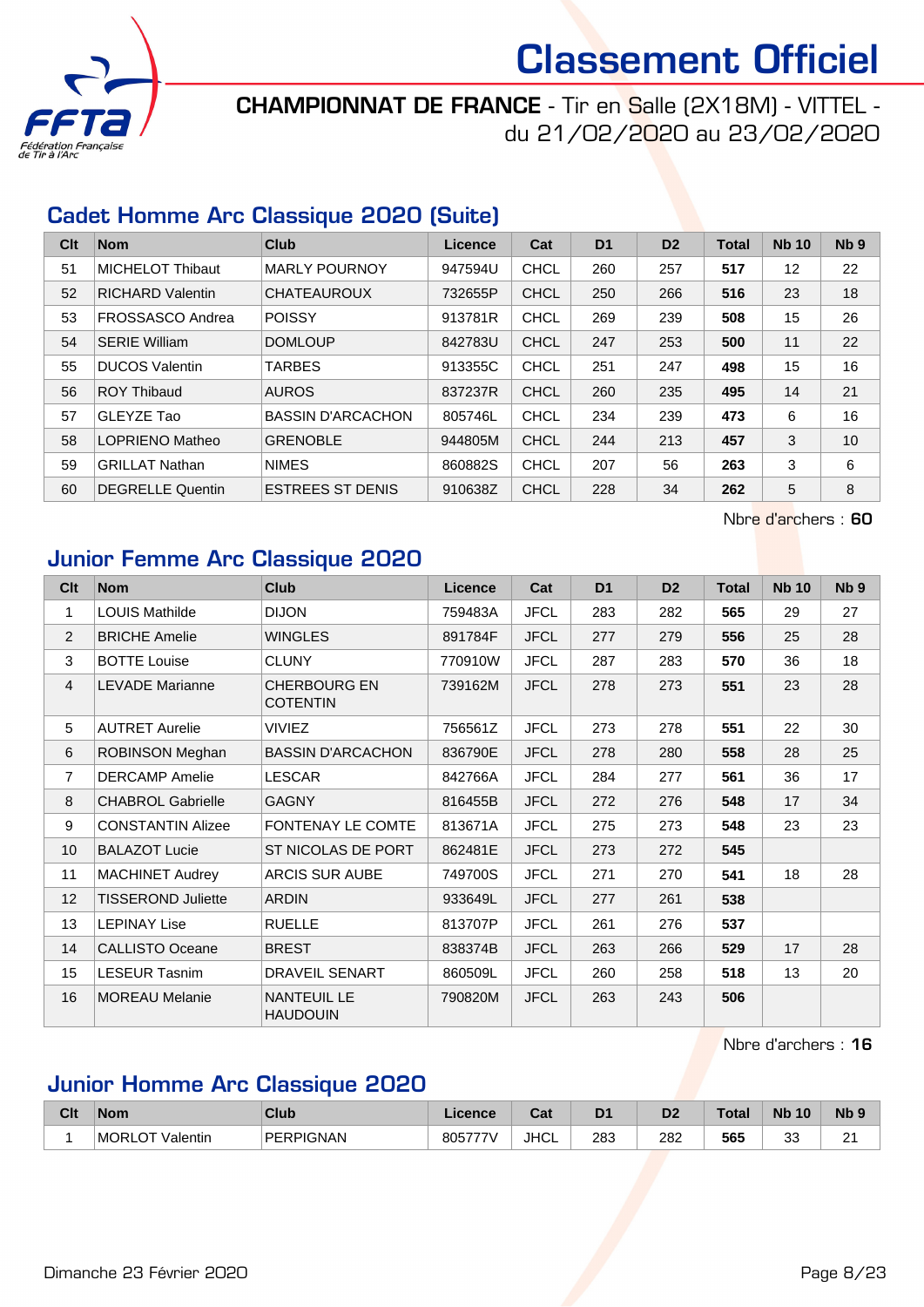

CHAMPIONNAT DE FRANCE - Tir en Salle (2X18M) - VITTEL du 21/02/2020 au 23/02/2020

#### Junior Homme Arc Classique 2020 (Suite)

| Clt            | <b>Nom</b>                 | <b>Club</b>                            | <b>Licence</b> | Cat         | D <sub>1</sub> | D <sub>2</sub> | <b>Total</b> | <b>Nb 10</b> | N <sub>b</sub> <sub>9</sub> |
|----------------|----------------------------|----------------------------------------|----------------|-------------|----------------|----------------|--------------|--------------|-----------------------------|
| $\overline{2}$ | <b>DUCHESNE Benjamin</b>   | <b>VINEUIL</b>                         | 788296U        | <b>JHCL</b> | 287            | 280            | 567          | 32           | 24                          |
| 3              | <b>CHAINIER Alexis</b>     | PETIT COURONNE                         | 821365N        | <b>JHCL</b> | 283            | 287            | 570          | 35           | 20                          |
| $\overline{4}$ | <b>GUENIOT Joseph</b>      | <b>BELFORT -</b><br><b>SAVOUREUSE</b>  | 768018C        | <b>JHCL</b> | 286            | 284            | 570          | 35           | 20                          |
| 5              | <b>MARTIN Brice</b>        | <b>ALENCON ADD</b>                     | 818632T        | <b>JHCL</b> | 288            | 279            | 567          | 36           | 16                          |
| 6              | <b>MICHEL Valentin</b>     | <b>NIMES</b>                           | 760939H        | <b>JHCL</b> | 277            | 277            | 554          | 25           | 26                          |
| $\overline{7}$ | <b>BARBIER Anthony</b>     | BRIENON/ARMANCON                       | 775692U        | <b>JHCL</b> | 287            | 287            | 574          | 37           | 20                          |
| 8              | <b>GAUB Jules</b>          | <b>CHAMBERY</b>                        | 699526E        | <b>JHCL</b> | 277            | 290            | 567          | 36           | 16                          |
| 9              | <b>FOREST Louis</b>        | <b>ARDIN</b>                           | 799905M        | <b>JHCL</b> | 290            | 284            | 574          | 37           | 20                          |
| 9              | <b>CHASTAING Teddy</b>     | <b>SENS</b>                            | 766670M        | <b>JHCL</b> | 281            | 283            | 564          | 30           | 25                          |
| 9              | PERTET Hugo                | <b>COMPIEGNE</b>                       | 797723R        | <b>JHCL</b> | 277            | 286            | 563          | 34           | 18                          |
| 9              | <b>CHARGROS Tom</b>        | <b>DRAVEIL SENART</b>                  | 836331F        | <b>JHCL</b> | 280            | 282            | 562          | 29           | 25                          |
| 9              | AHMED AISSA Laurian        | <b>MOUANS SARTOUX</b>                  | 887311U        | <b>JHCL</b> | 284            | 274            | 558          | 30           | 26                          |
| 9              | <b>NEAU Gregory</b>        | <b>MARIGNANE</b>                       | 822292W        | <b>JHCL</b> | 285            | 271            | 556          | 27           | 23                          |
| 9              | <b>FAUDEMER Leo</b>        | <b>CHERBOURG EN</b><br><b>COTENTIN</b> | 813172H        | <b>JHCL</b> | 276            | 279            | 555          | 26           | 23                          |
| 9              | <b>SELLIN Ewan</b>         | <b>RUEIL MALMAISON</b><br><b>STAR</b>  | 797598E        | <b>JHCL</b> | 277            | 277            | 554          | 29           | 18                          |
| 17             | <b>ROTH Lucas</b>          | <b>COLMAR</b>                          | 869435N        | <b>JHCL</b> | 280            | 270            | 550          | 31           | 20                          |
| 18             | <b>DESSERTENNE Leo</b>     | <b>LYON 8EME</b>                       | 868836M        | <b>JHCL</b> | 277            | 272            | 549          | 25           | 21                          |
| 19             | <b>GUILLEMET Bruno</b>     | <b>RENNES CIE</b>                      | 939932R        | <b>JHCL</b> | 270            | 274            | 544          | 21           | 26                          |
| 20             | <b>SAVREUX Dimitri</b>     | <b>CACHY</b>                           | 814072L        | <b>JHCL</b> | 269            | 273            | 542          | 21           | 24                          |
| 21             | <b>VEE Valentin</b>        | BRIENON/ARMANCON                       | 765095A        | <b>JHCL</b> | 266            | 275            | 541          | 23           | 25                          |
| 22             | <b>MERENNE Oscar</b>       | <b>SUIPPES</b>                         | 782599B        | <b>JHCL</b> | 267            | 274            | 541          | 18           | 28                          |
| 23             | <b>MARREC Yanis</b>        | <b>RENNES CIE</b>                      | 910126T        | <b>JHCL</b> | 267            | 272            | 539          | 20           | 23                          |
| 24             | <b>TOURRIERE Guillaume</b> | <b>NIMES</b>                           | 749879L        | <b>JHCL</b> | 273            | 266            | 539          | 17           | 29                          |
| 25             | <b>CARON Tanguy</b>        | <b>MURS ERIGNE</b>                     | 800827P        | <b>JHCL</b> | 262            | 272            | 534          | 18           | 24                          |
| 26             | LE SCORNEC Ewen            | <b>BREST</b>                           | 773734R        | <b>JHCL</b> | 261            | 269            | 530          | 17           | 26                          |
| 27             | <b>LEGRIS Alexis</b>       | <b>SEMUR EN AUXOIS</b>                 | 784767H        | <b>JHCL</b> | 262            | 267            | 529          | 19           | 24                          |

Nbre d'archers : 27

### Senior 1 Femme Arc Classique 2020

| Clt | <b>Nom</b>               | Club             | Licence | Cat                | D <sub>1</sub> | D <sub>2</sub> | <b>Total</b> | <b>Nb 10</b> | N <sub>b</sub> <sub>9</sub> |
|-----|--------------------------|------------------|---------|--------------------|----------------|----------------|--------------|--------------|-----------------------------|
|     | GUY Oceane               | BRIENON/ARMANCON | 754253R | S <sub>1</sub> FCL | 290            | 293            | 583          | 45           | 13                          |
| 2   | <b>COHENDET Angeline</b> | <b>BRIGNAIS</b>  | 639746B | S <sub>1</sub> FCL | 285            | 290            | 575          | 40           | 17                          |
|     | <b>SCHEPPERS Madison</b> | NEUVES MAISONS   | 626420S | S <sub>1</sub> FCL | 286            | 288            | 574          | 35           | 24                          |
| 4   | NOLLOT Oceane            | <b>CARQUEFOU</b> | 877936D | S <sub>1</sub> FCL | 277            | 281            | 558          | 26           | 28                          |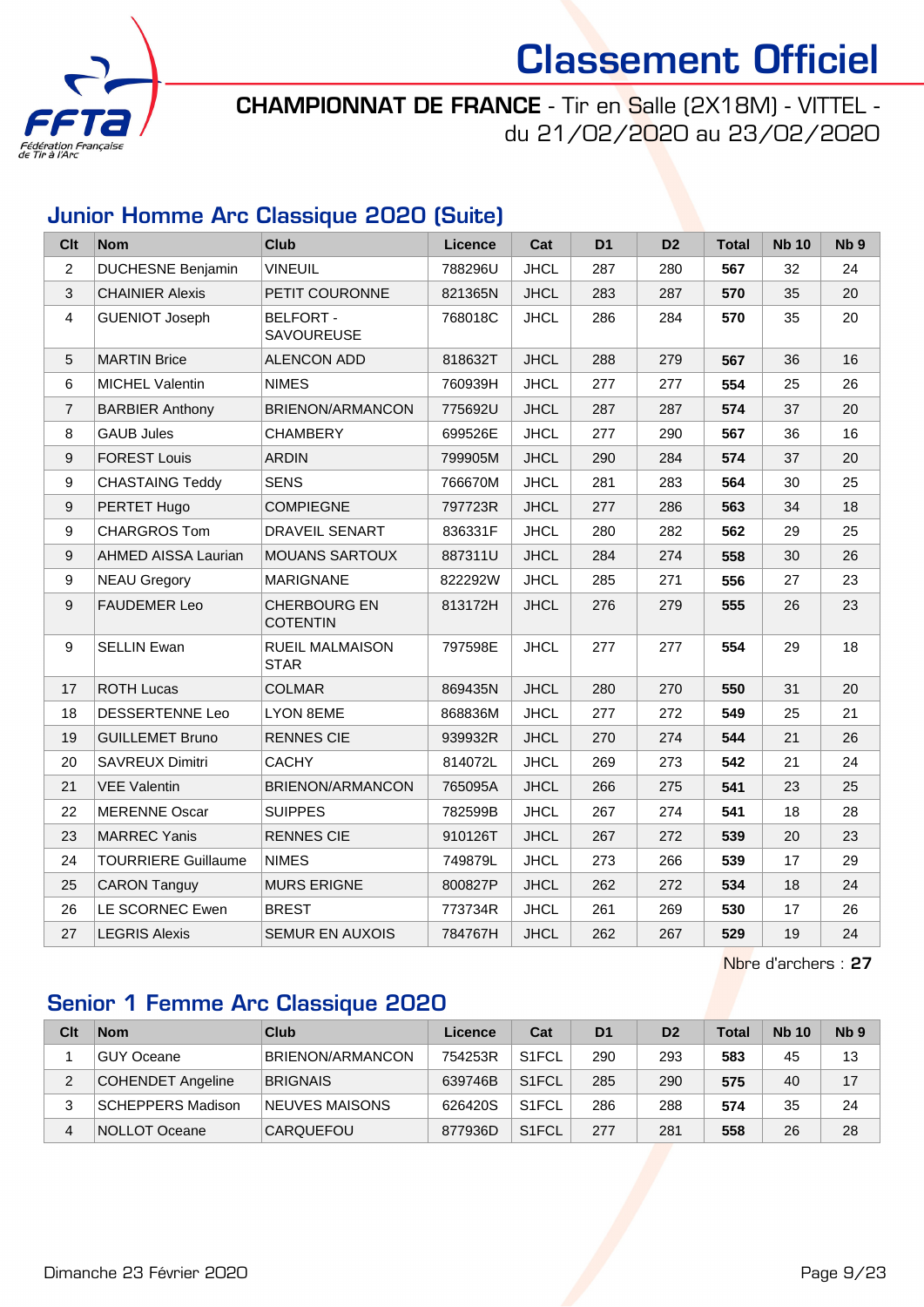

CHAMPIONNAT DE FRANCE - Tir en Salle (2X18M) - VITTEL du 21/02/2020 au 23/02/2020

#### Senior 1 Femme Arc Classique 2020 (Suite)

| Clt | <b>Nom</b>                | <b>Club</b>                            | Licence | Cat                | D <sub>1</sub> | D <sub>2</sub> | <b>Total</b> | <b>Nb 10</b> | Nb <sub>9</sub> |
|-----|---------------------------|----------------------------------------|---------|--------------------|----------------|----------------|--------------|--------------|-----------------|
| 5   | <b>PACE Claire</b>        | <b>CARPENTRAS</b>                      | 701216S | S1FCL              | 278            | 283            | 561          | 27           | 28              |
| 6   | <b>ALART Margaux</b>      | <b>PERPIGNAN</b>                       | 759848X | S1FCL              | 275            | 283            | 558          | 27           | 24              |
| 7   | <b>DESVIGNES Lauranne</b> | <b>ARCIS SUR AUBE</b>                  | 611215P | S1FCL              | 281            | 279            | 560          | 30           | 22              |
| 8   | <b>SCHEPPERS Lucrezia</b> | <b>NEUVES MAISONS</b>                  | 626419R | S1FCL              | 279            | 282            | 561          | 30           | 21              |
| 9   | <b>MARION Solenn</b>      | VEDENE                                 | 422832A | S1FCL              | 288            | 283            | 571          | 35           | 21              |
| 9   | COMMUNAUDAT Amelie NIMES  |                                        | 457809U | S1FCL              | 286            | 283            | 569          | 34           | 21              |
| 9   | <b>BLONDEL Elisa</b>      | <b>CHERBOURG EN</b><br><b>COTENTIN</b> | 637215A | S1FCL              | 278            | 282            | 560          | 32           | 18              |
| 9   | <b>BRIANNE Noemie</b>     | <b>ST AVERTIN</b>                      | 644572X | S1FCL              | 279            | 280            | 559          | 28           | 24              |
| 9   | <b>BLIN Severine</b>      | <b>PERPIGNAN</b>                       | 464863L | S1FCL              | 276            | 282            | 558          | 29           | 20              |
| 9   | <b>PARFAIT Helene</b>     | <b>VIVIERES</b>                        | 699554K | S <sub>1</sub> FCL | 279            | 277            | 556          | 23           | 30              |
| 9   | <b>COUPARD Anael</b>      | <b>LYON 8EME</b>                       | 793673N | S1FCL              | 275            | 276            | 551          | 25           | 24              |
| 9   | <b>CARRIE Manon</b>       | <b>VEZIN LE COQUET</b>                 | 613889W | S1FCL              | 273            | 277            | 550          | 21           | 28              |
| 17  | <b>LEJEUNE Marie</b>      | THAON LES VOSGES                       | 681394W | S1FCL              | 271            | 278            | 549          | 31           | 23              |
| 18  | <b>CHAMBRIN MÉlanie</b>   | <b>BRIENON/ARMANCON</b>                | 909584D | S1FCL              | 270            | 274            | 544          | 22           | 24              |
| 19  | <b>SOENEN Lisa</b>        | <b>NIMES</b>                           | 705294Z | S1FCL              | 274            | 266            | 540          | 33           | 19              |
| 20  | <b>PESLIER Eugenie</b>    | <b>BOE</b>                             | 724891A | S1FCL              | 258            | 264            | 522          | 25           | 20              |

Nbre d'archers : 20

### Senior 1 Homme Arc Classique 2020

| C <sub>lt</sub> | <b>Nom</b>               | <b>Club</b>                            | Licence | Cat                | D <sub>1</sub> | D <sub>2</sub> | <b>Total</b> | <b>Nb 10</b> | N <sub>b</sub> <sub>9</sub> |
|-----------------|--------------------------|----------------------------------------|---------|--------------------|----------------|----------------|--------------|--------------|-----------------------------|
| 1               | <b>BOSSARD Florian</b>   | <b>ISSY LES MOULINEAUX</b>             | 621750R | S <sub>1</sub> HCL | 294            | 289            | 583          | 43           | 17                          |
| 2               | <b>SANNA Michael</b>     | CLERMONT FERRAND<br><b>CIE</b>         | 610427H | S <sub>1</sub> HCL | 287            | 286            | 573          | 37           | 20                          |
| 3               | <b>FRIN Alexis</b>       | <b>LIFFRE</b>                          | 400965G | S <sub>1</sub> HCL | 290            | 289            | 579          | 42           | 15                          |
| $\overline{4}$  | <b>CHENEAU Emilien</b>   | <b>CHAMBERY</b>                        | 707588T | S <sub>1</sub> HCL | 290            | 288            | 578          | 41           | 16                          |
| 5               | <b>SOULE Quentin</b>     | <b>NIMES</b>                           | 790844N | S <sub>1</sub> HCL | 290            | 291            | 581          | 42           | 17                          |
| $\,6\,$         | <b>MICHON Antoine</b>    | <b>MAISDON</b>                         | 687672V | S <sub>1</sub> HCL | 294            | 288            | 582          | 45           | 12                          |
| $\overline{7}$  | <b>BRESSON Victor</b>    | VEDENE                                 | 438681C | S <sub>1</sub> HCL | 289            | 280            | 569          | 35           | 20                          |
| $\overline{7}$  | <b>KREJ Gregory</b>      | <b>MOUANS SARTOUX</b>                  | 602879D | S <sub>1</sub> HCL | 277            | 283            | 560          | 27           | 28                          |
| 9               | <b>DUGUE Samuel</b>      | <b>ST JULIEN EN</b><br><b>GENEVOIS</b> | 304742S | S <sub>1</sub> HCL | 290            | 290            | 580          | 41           | 18                          |
| 9               | <b>FOUILLAND Nicolas</b> | VILLEURBANNE CIE<br><b>HERACLES</b>    | 348540Y | S <sub>1</sub> HCL | 289            | 288            | 577          | 39           | 19                          |
| 9               | <b>JACKSON David</b>     | L'UNION                                | 650523R | S <sub>1</sub> HCL | 285            | 286            | 571          | 33           | 25                          |
| 9               | <b>DELILLE</b> Ferdinand | <b>NIMES</b>                           | 722292A | S <sub>1</sub> HCL | 288            | 282            | 570          | 34           | 24                          |
| 9               | <b>DUVAL Sebastien</b>   | <b>CHACRISE</b>                        | 400316B | S <sub>1</sub> HCL | 285            | 284            | 569          | 33           | 23                          |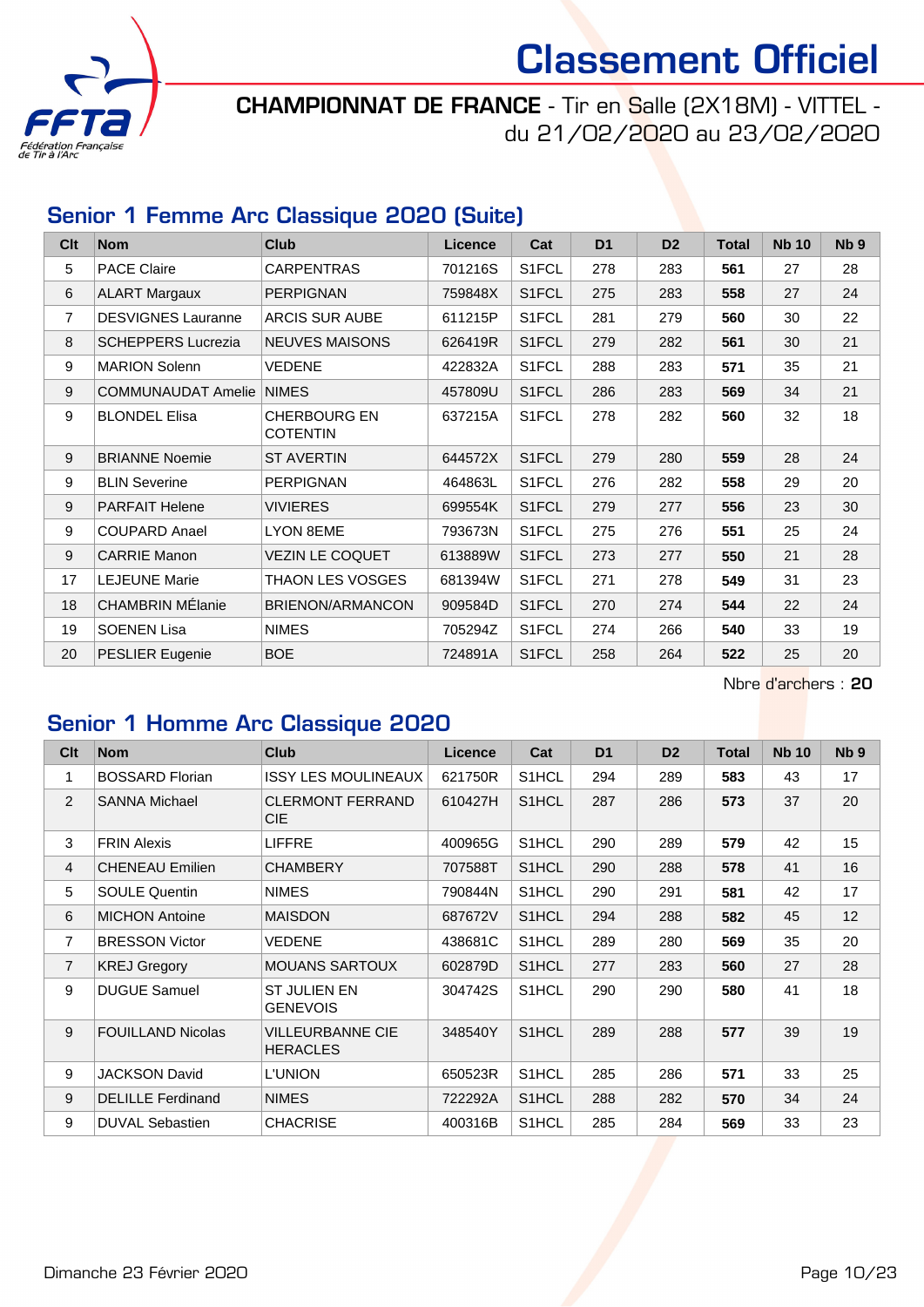

CHAMPIONNAT DE FRANCE - Tir en Salle (2X18M) - VITTEL du 21/02/2020 au 23/02/2020

#### Senior 1 Homme Arc Classique 2020 (Suite)

| <b>Clt</b> | <b>Nom</b>                  | <b>Club</b>                           | <b>Licence</b> | Cat                | D <sub>1</sub> | D <sub>2</sub> | <b>Total</b> | <b>Nb 10</b> | Nb <sub>9</sub> |
|------------|-----------------------------|---------------------------------------|----------------|--------------------|----------------|----------------|--------------|--------------|-----------------|
| 9          | <b>VIGNE Marc</b>           | <b>CHIRAC</b>                         | 689047P        | S1HCL              | 282            | 286            | 568          | 32           | 24              |
| 9          | <b>PAUMIER Charly</b>       | <b>MAICHE</b>                         | 788491F        | S <sub>1</sub> HCL | 281            | 286            | 567          | 31           | 25              |
| 9          | <b>CAZES Pierre Laurent</b> | <b>CLERMONT FERRAND</b><br><b>CIE</b> | 410244T        | S1HCL              | 282            | 278            | 560          | 27           | 28              |
| 17         | <b>VICENTE Adrien</b>       | <b>FONTAINEBLEAU</b>                  | 747127V        | S1HCL              | 291            | 286            | 577          | 38           | 21              |
| 17         | <b>LEFRANCOIS lanis</b>     | <b>PERPIGNAN</b>                      | 731892K        | S1HCL              | 289            | 287            | 576          | 37           | 22              |
| 17         | <b>LE BARS Antoine</b>      | <b>RENNES CIE</b>                     | 779729G        | S1HCL              | 280            | 288            | 568          | 32           | 24              |
| 17         | <b>FAUCHERON Thomas</b>     | <b>ISSY LES MOULINEAUX</b>            | 434184P        | S1HCL              | 281            | 283            | 564          | 31           | 22              |
| 17         | <b>HERLICQ Sam</b>          | <b>MOUANS SARTOUX</b>                 | 749893B        | S1HCL              | 283            | 278            | 561          | 30           | 23              |
| 17         | <b>BUREAU Pierre</b>        | <b>RENNES CIE</b>                     | 386605Y        | S1HCL              | 282            | 279            | 561          | 32           | 20              |
| 17         | <b>ESCRIVA Antoine</b>      | <b>ISSY LES MOULINEAUX</b>            | 932015K        | S1HCL              | 277            | 283            | 560          | 32           | 17              |
| 17         | <b>WEBER David</b>          | <b>FAREBERSVILLER</b>                 | 467705A        | S1HCL              | 280            | 280            | 560          | 29           | 23              |
| 17         | <b>HENNUYER Cyrile</b>      | <b>BOULOGNE SUR MER</b>               | 802937H        | S1HCL              | 284            | 276            | 560          | 29           | 22              |
| 17         | <b>NEVEUX Cyriaque</b>      | <b>RENNES CIE</b>                     | 732894Z        | S1HCL              | 285            | 274            | 559          | 30           | 28              |
| 17         | <b>CORSIN Valentin</b>      | <b>CLUNY</b>                          | 750102D        | S1HCL              | 276            | 281            | 557          | 25           | 29              |
| 17         | <b>TUAL Gaetan</b>          | <b>BOE</b>                            | 694591R        | S1HCL              | 272            | 285            | 557          | 30           | 25              |
| 17         | <b>CALATAYUD Maxime</b>     | <b>MANDUEL</b>                        | 436273K        | S1HCL              | 281            | 273            | 554          | 26           | 24              |
| 17         | <b>CHARMETTE Nicolas</b>    | <b>BRIGNAIS</b>                       | 384226M        | S1HCL              | 273            | 281            | 554          | 26           | 25              |
| 17         | <b>ARMBRUSTER Sylvain</b>   | BRIENON/ARMANCON                      | 718862X        | S1HCL              | 272            | 280            | 552          | 26           | 28              |
| 17         | <b>MORON Antoine</b>        | <b>ROMAINVILLE</b>                    | 894324S        | S1HCL              | 270            | 282            | 552          | 27           | 19              |
| 33         | <b>BRIERE Guillaume</b>     | <b>CESTAS</b>                         | 437361T        | S1HCL              | 266            | 283            | 549          | 27           | 23              |
| 34         | <b>HERMENT Mickael</b>      | <b>ELANCOURT</b>                      | 616419W        | S1HCL              | 271            | 275            | 546          | 19           | 28              |
| 35         | <b>BELLIN Alois</b>         | <b>POITIERS</b>                       | 663632P        | S1HCL              | 265            | 279            | 544          | 30           | 15              |
| 36         | <b>DEHU Florian</b>         | <b>ERMONT</b>                         | 911539D        | S1HCL              | 273            | 269            | 542          | 19           | 27              |
| 37         | <b>CAPELLE Antoine</b>      | <b>VERNON CIE</b>                     | 457535W        | S1HCL              | 266            | 275            | 541          | 18           | 26              |
| 38         | <b>ZOPFMANN Maxime</b>      | VILLEURBANNE CIE<br><b>HERACLES</b>   | 604503U        | S <sub>1</sub> HCL | 268            | 273            | 541          | 16           | 29              |
| 39         | <b>BLANDIN Thomas</b>       | <b>SAINT MARD</b>                     | 688699L        | S1HCL              | 272            | 263            | 535          | 21           | 16              |
| 40         | <b>RIPAUX Valentin</b>      | <b>RIOM</b>                           | 697627R        | S1HCL              | 267            | 256            | 523          | 25           | 20              |

Nbre d'archers : 40

### Senior 2 Femme Arc Classique 2020

| Clt | <b>Nom</b>           | Club                                     | Licence | Cat                | D <sub>1</sub> | D <sub>2</sub> | Total | <b>Nb 10</b> | N <sub>b</sub> <sub>9</sub> |
|-----|----------------------|------------------------------------------|---------|--------------------|----------------|----------------|-------|--------------|-----------------------------|
|     | FOURMONT Magali      | <b>SAINT GERMAIN SUR</b><br><b>MORIN</b> | 604129M | S2FCL              | 277            | 271            | 548   | 22           | 28                          |
|     | <b>GRAIN Martine</b> | <b>MACON</b>                             | 754869K | S <sub>2</sub> FCL | 274            | 267            | 541   | 21           | 24                          |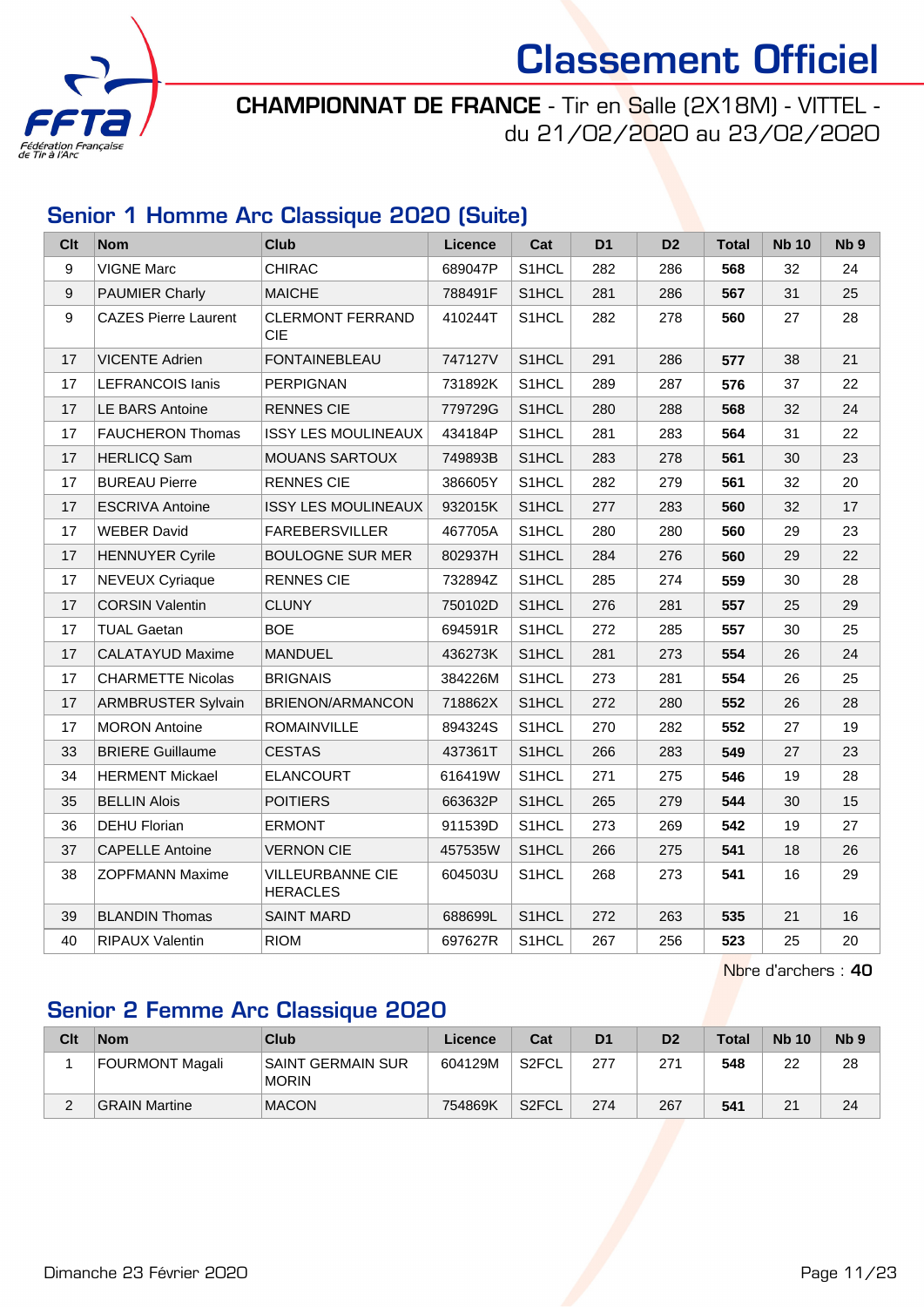

CHAMPIONNAT DE FRANCE - Tir en Salle (2X18M) - VITTEL du 21/02/2020 au 23/02/2020

#### Senior 2 Femme Arc Classique 2020 (Suite)

| <b>Clt</b>       | <b>Nom</b>                        | <b>Club</b>                            | <b>Licence</b> | Cat                | D <sub>1</sub> | D <sub>2</sub> | <b>Total</b> | <b>Nb 10</b> | Nb <sub>9</sub> |
|------------------|-----------------------------------|----------------------------------------|----------------|--------------------|----------------|----------------|--------------|--------------|-----------------|
| 3                | <b>BOURDONNEAU</b><br>Frederique  | <b>AULNAY SOUS BOIS</b>                | 323071P        | S2FCL              | 273            | 273            | 546          | 24           | 20              |
| $\overline{4}$   | PRAUD Stephanie                   | <b>CAUSSADE</b>                        | 447644V        | S2FCL              | 260            | 262            | 522          | 13           | 26              |
| 5                | <b>SCARANO Corinne</b>            | <b>SEICHAMPS</b>                       | 693453D        | S2FCL              | 270            | 267            | 537          | 19           | 26              |
| $\,6\,$          | FOUACE-PEOUX<br>Alexandra         | <b>CHERBOURG EN</b><br><b>COTENTIN</b> | 277764T        | S2FCL              | 277            | 264            | 541          | 21           | 22              |
| $\overline{7}$   | <b>LUROL Sylvie</b>               | VILLEFRANCHE<br><b>D'ALLIER</b>        | 256440P        | S2FCL              | 275            | 257            | 532          | 14           | 30              |
| 8                | <b>BRIARD Sylvie</b>              | <b>FREHEL</b>                          | 743250F        | S <sub>2</sub> FCL | 268            | 267            | 535          | 19           | 23              |
| $\boldsymbol{9}$ | <b>CHEVRIER Virginie</b>          | LONS LE SAUNIER                        | 808757J        | S2FCL              | 280            | 281            | 561          | 28           | 25              |
| $\boldsymbol{9}$ | <b>COUET Fanette</b>              | <b>RIOM</b>                            | 966626F        | S <sub>2</sub> FCL | 274            | 268            | 542          | 20           | 26              |
| $\boldsymbol{9}$ | <b>LARDIER Christelle</b>         | <b>BELFORT LION</b>                    | 634752Y        | S2FCL              | 272            | 268            | 540          | 19           | 25              |
| $\boldsymbol{9}$ | <b>CAZALS Karine</b>              | <b>MARIGNANE</b>                       | 049779H        | S2FCL              | 269            | 268            | 537          | 18           | 26              |
| 9                | THEVENET-BOUTEIX<br>Marie Aude    | <b>MONTPELLIER</b>                     | 934556X        | S2FCL              | 266            | 268            | 534          | 17           | 26              |
| $\boldsymbol{9}$ | <b>AVIGNON Agnes</b>              | VILLENEUVE D'ASCQ                      | 726107X        | S2FCL              | 266            | 266            | 532          | 17           | 28              |
| $\boldsymbol{9}$ | <b>FONTENEAU Frederique</b>       | <b>CHOLET TAC</b>                      | 094375G        | S2FCL              | 280            | 248            | 528          | 24           | 18              |
| $\boldsymbol{9}$ | <b>BERTIN Cecile</b>              | LAIGNÉ ST GERVAIS<br><b>EN BELIN</b>   | 913623U        | S2FCL              | 256            | 267            | 523          | 16           | 22              |
| 17               | <b>BRUNET Sabine</b>              | <b>JUSSY</b>                           | 681237A        | S <sub>2</sub> FCL | 256            | 263            | 519          | 16           | 17              |
| 18               | <b>LEROUX Florence</b>            | <b>HOUILLES</b>                        | 339914X        | S2FCL              | 250            | 266            | 516          | 14           | 22              |
| 19               | <b>TISSEROND Fabienne</b>         | <b>ARDIN</b>                           | 234537G        | S <sub>2</sub> FCL | 251            | 263            | 514          | 9            | 24              |
| 20               | <b>RAVE Sylvie</b>                | <b>GUEUGNON</b>                        | 813537E        | S <sub>2</sub> FCL | 254            | 255            | 509          | 11           | 23              |
| 21               | <b>BARBELIN Marie- Elise</b>      | <b>DIEUZE</b>                          | 759410W        | S <sub>2</sub> FCL | 260            | 247            | 507          | 16           | 16              |
| 22               | <b>CONSTANTIN Mylene</b>          | FONTENAY LE COMTE                      | 841742M        | S <sub>2</sub> FCL | 251            | 255            | 506          | 19           | 20              |
| 23               | <b>BILLON Cathy</b>               | <b>NIORT</b>                           | 820945G        | S2FCL              | 255            | 249            | 504          | 11           | 22              |
| 24               | <b>ROGER Severine</b>             | <b>ST BEAUZIRE</b>                     | 934228R        | S <sub>2</sub> FCL | 256            | 247            | 503          | 13           | 23              |
| 25               | <b>ESPEU Nathalie</b>             | <b>BALMA</b>                           | 898019H        | S2FCL              | 249            | 251            | 500          | 13           | 18              |
| 26               | <b>BRIDRON Marie</b><br>Dominique | ST MARTIN DU TERTRE                    | 441146G        | S <sub>2</sub> FCL | 260            | 239            | 499          | 11           | 20              |
| 27               | <b>ABILLACH Chantal</b>           | SAINTE MARIE LA MER                    | 645393P        | S2FCL              | 243            | 235            | 478          | 11           | 24              |

Nbre d'archers : 27

### Senior 2 Homme Arc Classique 2020

| Clt | <b>Nom</b>            | Club                           | Licence | Cat                | D <sub>1</sub> | D <sub>2</sub> | <b>Total</b> | <b>Nb 10</b> | N <sub>b</sub> <sub>9</sub> |
|-----|-----------------------|--------------------------------|---------|--------------------|----------------|----------------|--------------|--------------|-----------------------------|
|     | MASSON Emmanuel       | DOMBASLE SUR<br><b>MEURTHE</b> | 219037J | S2HCL              | 284            | 267            | 551          | 29           | 15                          |
| ∠   | <b>GARCIN Laurent</b> | <b>CHAMPIER</b>                | 926412V | S <sub>2</sub> HCL | 282            | 282            | 564          | 31           | 23                          |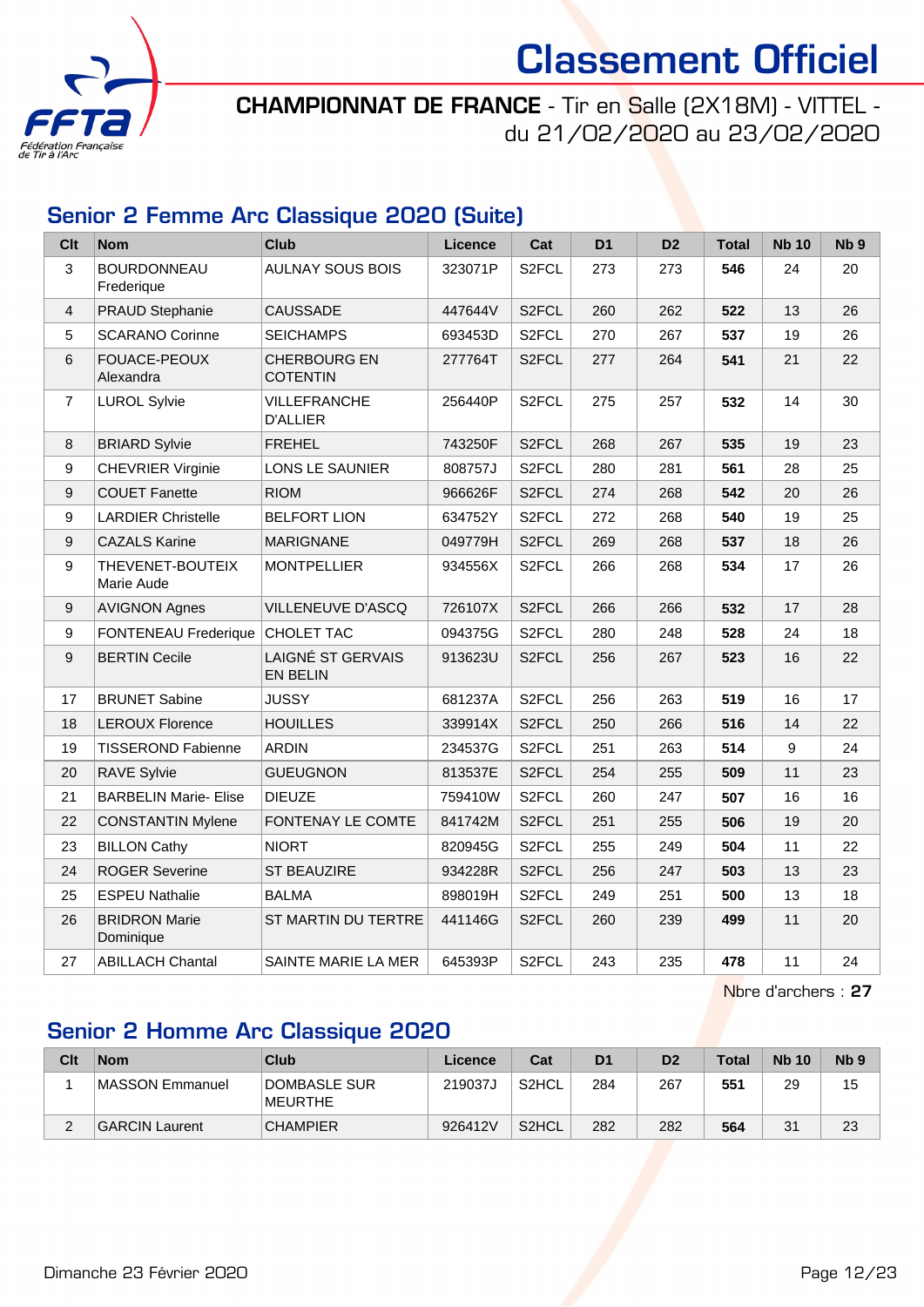

CHAMPIONNAT DE FRANCE - Tir en Salle (2X18M) - VITTEL du 21/02/2020 au 23/02/2020

### Senior 2 Homme Arc Classique 2020 (Suite)

| Clt              | <b>Nom</b>                          | <b>Club</b>                                | Licence | Cat                | D <sub>1</sub> | D <sub>2</sub> | <b>Total</b> | <b>Nb 10</b> | Nb <sub>9</sub> |
|------------------|-------------------------------------|--------------------------------------------|---------|--------------------|----------------|----------------|--------------|--------------|-----------------|
| 3                | <b>BIDAULT Jerome</b>               | <b>ISSY LES MOULINEAUX</b>                 | 286233Y | S2HCL              | 284            | 289            | 573          | 21           | $\overline{7}$  |
| $\overline{4}$   | <b>BERANEK Radek</b>                | <b>ARCIS SUR AUBE</b>                      | 829947S | S <sub>2</sub> HCL | 274            | 280            | 554          | 26           | 25              |
| 5                | <b>BRANGIER Jean-</b><br>Christophe | SAINTE FOY LES LYON                        | 976052B | S <sub>2</sub> HCL | 282            | 281            | 563          | 11           | 19              |
| 6                | <b>GISBERT Bruno</b>                | <b>VEDENE</b>                              | 687030X | S2HCL              | 274            | 275            | 549          | 24           | 23              |
| $\overline{7}$   | <b>BOLLORE Cedric</b>               | ST MARTIN DU TERTRE                        | 376912M | S2HCL              | 285            | 282            | 567          | 31           | 25              |
| 8                | <b>ISCHIA Gil</b>                   | <b>HERRLISHEIM</b>                         | 097388G | S2HCL              | 283            | 281            | 564          | 30           | 24              |
| 9                | <b>OLIVIER Alexandre</b>            | <b>WERVICQ SUD</b>                         | 093028T | S <sub>2</sub> HCL | 285            | 284            | 569          | 34           | 22              |
| 9                | DE GRANDIS Jocelyn                  | <b>NIMES</b>                               | 327608W | S2HCL              | 283            | 285            | 568          | 16           | 13              |
| $\boldsymbol{9}$ | <b>LIBERT Eric</b>                  | <b>COMPIEGNE</b>                           | 762382B | S2HCL              | 279            | 283            | 562          | 27           | 28              |
| 9                | <b>GERZAIN Pierre</b>               | <b>MANDUEL</b>                             | 214058X | S <sub>2</sub> HCL | 279            | 280            | 559          | 28           | 24              |
| 9                | <b>SCHNEIDER Florent</b>            | <b>BUC</b>                                 | 302657A | S2HCL              | 283            | 275            | 558          | 24           | 30              |
| 9                | <b>GOUBEAU Franck</b>               | <b>SMARVES</b>                             | 726665D | S2HCL              | 273            | 284            | 557          | 26           | 27              |
| 9                | <b>TROUVE Michael</b>               | <b>NIORT</b>                               | 606118Z | S <sub>2</sub> HCL | 278            | 274            | 552          | 26           | 24              |
| 9                | <b>ARDOIN Fabrice</b>               | <b>AUROS</b>                               | 719413W | S2HCL              | 275            | 276            | 551          | 25           | 21              |
| 17               | <b>BOURAND Olivier</b>              | <b>BONNEVILLE-LA</b><br>ROCHE SUR FORON    | 766505H | S <sub>2</sub> HCL | 280            | 281            | 561          | 15           | 12              |
| 17               | <b>VERNEUIL Marc</b>                | <b>BUC</b>                                 | 340010B | S2HCL              | 277            | 279            | 556          | 27           | 25              |
| 17               | <b>CHRISTIN Clement</b>             | <b>BRON</b>                                | 299186C | S2HCL              | 279            | 276            | 555          | 27           | 22              |
| 17               | <b>MOY Frederic</b>                 | <b>VEDENE</b>                              | 723739Y | S <sub>2</sub> HCL | 285            | 267            | 552          | 30           | 21              |
| 17               | LEFEBVRE Jean-<br>Francois          | <b>BELLEVILLE SUR</b><br><b>LOIRE</b>      | 740263J | S <sub>2</sub> HCL | 279            | 273            | 552          | 23           | 29              |
| 17               | <b>RIBEYROLLES Vincent</b>          | <b>ST PHILBERT DE</b><br><b>GRAND LIEU</b> | 320733Y | S <sub>2</sub> HCL | 275            | 275            | 550          | 21           | 28              |
| 17               | <b>VANNIER Pascal</b>               | <b>FRESNES ARCHERS</b>                     | 413352W | S2HCL              | 273            | 276            | 549          | 24           | 23              |
| 17               | <b>OGER David</b>                   | <b>LUNEL</b>                               | 837813S | S2HCL              | 283            | 266            | 549          | 26           | 20              |
| 17               | <b>TAYEB Jerome</b>                 | LONS LE SAUNIER                            | 610851U | S2HCL              | 272            | 276            | 548          | 19           | 32              |
| 17               | <b>DUPUIS Emmanuel</b>              | <b>AUCH</b>                                | 425999T | S2HCL              | 269            | 279            | 548          | 28           | 18              |
| 17               | PELLEGRINATO Jean<br>Christophe     | <b>NIMES</b>                               | 093697V | S <sub>2</sub> HCL | 274            | 273            | 547          | 20           | 30              |
| 17               | <b>BETRON Benoit</b>                | <b>CARPENTRAS</b>                          | 065255E | S2HCL              | 278            | 269            | 547          | 23           | 25              |
| 17               | <b>GOMEZ Bruno</b>                  | <b>LEVES</b>                               | 835243Y | S2HCL              | 271            | 276            | 547          | 25           | 22              |
| 17               | SICARD Olivier                      | BRIENON/ARMANCON                           | 306268A | S2HCL              | 272            | 274            | 546          | 21           | 28              |
| 17               | <b>THIARC Sebastien</b>             | <b>CESTAS</b>                              | 842581Z | S2HCL              | 272            | 274            | 546          | 21           | 29              |
| 17               | <b>CHEVRET Gregory</b>              | <b>BONDY AS</b>                            | 283450Y | S2HCL              | 278            | 267            | 545          | 24           | 21              |
| 33               | <b>GAUTHRAY Philippe</b>            | A.J.T.                                     | 040454X | S2HCL              | 274            | 271            | 545          | 22           | 23              |
| 34               | <b>CASTELBON Eric</b>               | SEYNOD                                     | 230064V | S2HCL              | 273            | 272            | 545          | 20           | 27              |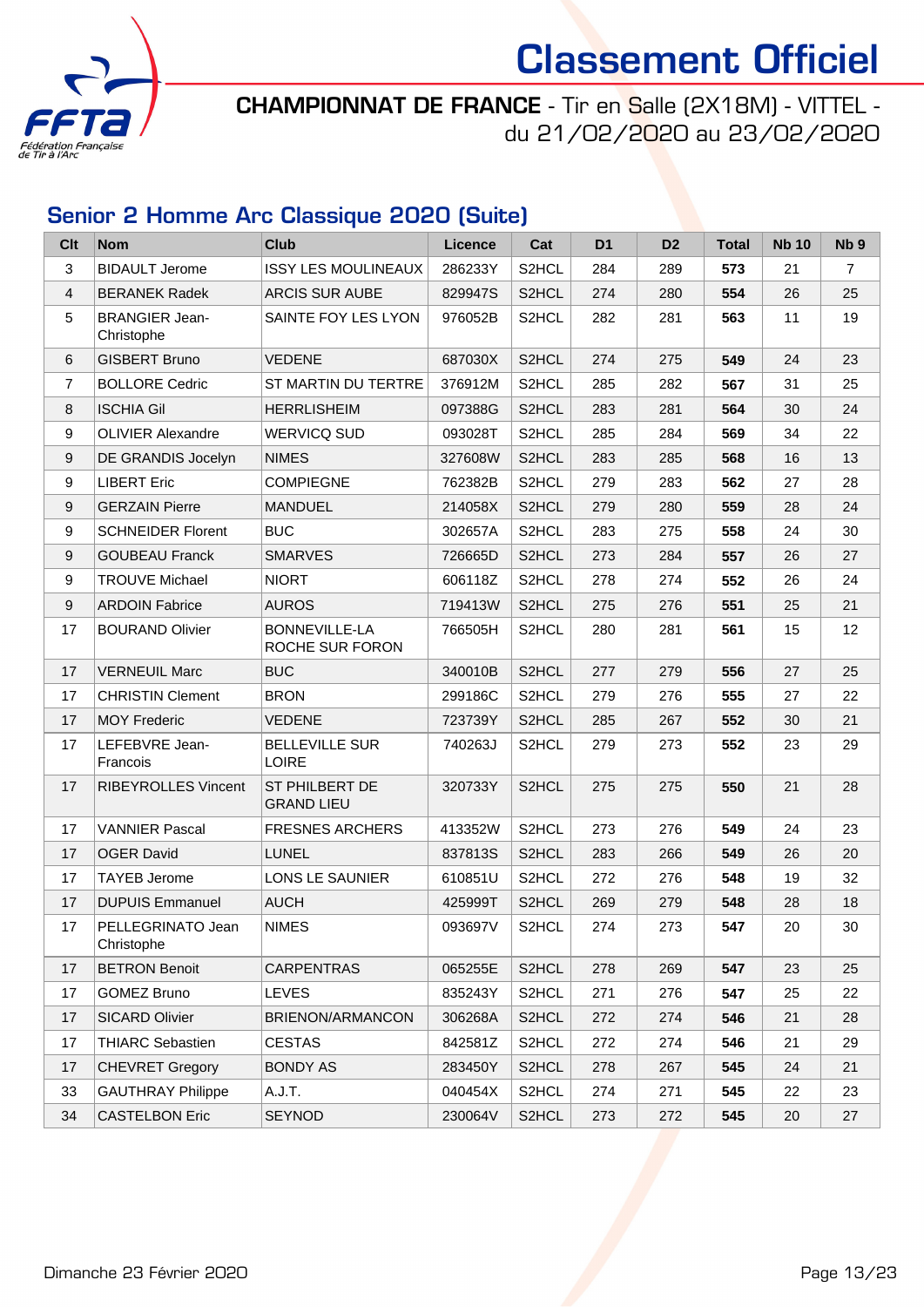

CHAMPIONNAT DE FRANCE - Tir en Salle (2X18M) - VITTEL du 21/02/2020 au 23/02/2020

### Senior 2 Homme Arc Classique 2020 (Suite)

| Clt | <b>Nom</b>                 | <b>Club</b>                          | <b>Licence</b> | Cat                | D <sub>1</sub> | D <sub>2</sub> | <b>Total</b> | <b>Nb 10</b> | Nb <sub>9</sub> |
|-----|----------------------------|--------------------------------------|----------------|--------------------|----------------|----------------|--------------|--------------|-----------------|
| 35  | <b>GANDON Vincent</b>      | <b>SAINT OUEN</b><br><b>L'AUMONE</b> | 652896V        | S <sub>2</sub> HCL | 270            | 274            | 544          | 25           | 18              |
| 36  | <b>BLONDEL Laurent</b>     | <b>FECAMP</b>                        | 619100K        | S <sub>2</sub> HCL | 270            | 274            | 544          | 22           | 24              |
| 37  | <b>BRAULT Franck</b>       | <b>POUANCE</b>                       | 810037A        | S2HCL              | 274            | 270            | 544          | 20           | 25              |
| 38  | <b>MOUHYI Adnane</b>       | <b>COLOMBES</b>                      | 929115H        | S <sub>2</sub> HCL | 274            | 269            | 543          | 24           | 19              |
| 39  | <b>KOWALSKI Stephane</b>   | <b>MURET</b>                         | 952533M        | S <sub>2</sub> HCL | 271            | 272            | 543          | 20           | 27              |
| 40  | <b>DESPALLES Frederic</b>  | <b>MURET</b>                         | 911415U        | S2HCL              | 268            | 274            | 542          | 20           | 26              |
| 41  | <b>CHAINIER Francois</b>   | <b>VERNON CIE</b>                    | 728865V        | S2HCL              | 278            | 264            | 542          | 20           | 25              |
| 42  | <b>PAUMIER Laurent</b>     | <b>MAICHE</b>                        | 788489D        | S2HCL              | 268            | 273            | 541          | 18           | 29              |
| 43  | <b>BRUNET Herve</b>        | <b>JUSSY</b>                         | 681229S        | S2HCL              | 266            | 275            | 541          | 17           | 27              |
| 44  | <b>PAGNUTTI Philippe</b>   | <b>AUCH</b>                          | 635590J        | S <sub>2</sub> HCL | 257            | 283            | 540          | 24           | 23              |
| 45  | <b>DELMAS Denis</b>        | FONTENAY S/BOIS 1ER<br><b>CIE</b>    | 219968W        | S <sub>2</sub> HCL | 269            | 270            | 539          | 29           | 19              |
| 46  | <b>COUPRIE Benoit</b>      | <b>MONTAIGU</b>                      | 731914J        | S2HCL              | 257            | 282            | 539          | 25           | 21              |
| 47  | <b>DAGES Thierry</b>       | PONTENX LES<br><b>FORGES</b>         | 907291L        | S <sub>2</sub> HCL | 278            | 260            | 538          | 21           | 26              |
| 48  | ROCHEZ Thierry             | <b>AULNOYE AYMERIES</b>              | 338925X        | S2HCL              | 275            | 262            | 537          | 24           | 22              |
| 49  | <b>HECK Olivier</b>        | <b>PUGET SUR ARGENS</b>              | 785591D        | S <sub>2</sub> HCL | 263            | 273            | 536          | 23           | 22              |
| 50  | <b>THIRY Laurent</b>       | <b>ORLEANS</b>                       | 255571V        | S <sub>2</sub> HCL | 274            | 262            | 536          | 21           | 21              |
| 50  | LE LEZ Jean Marc           | <b>BUSSY ST GEORGES</b>              | 835541X        | S <sub>2</sub> HCL | 264            | 272            | 536          | 21           | 21              |
| 52  | <b>KARDACZ Patrice</b>     | <b>HAYANGE</b>                       | 042418G        | S2HCL              | 262            | 274            | 536          | 16           | 25              |
| 53  | <b>DEBOEUF Nicolas</b>     | <b>THOUARS</b>                       | 205595Y        | S <sub>2</sub> HCL | 262            | 273            | 535          | 22           | 24              |
| 54  | <b>CHEVILLION Jean Luc</b> | <b>ECLARON</b>                       | 886687R        | S <sub>2</sub> HCL | 277            | 258            | 535          | 21           | 20              |
| 55  | <b>LUCAS Franck</b>        | <b>ISSY LES MOULINEAUX</b>           | 666391N        | S <sub>2</sub> HCL | 266            | 268            | 534          | 16           | 27              |
| 56  | <b>FOULON Laurent</b>      | <b>LAON</b>                          | 904554L        | S2HCL              | 262            | 271            | 533          | 17           | 29              |
| 57  | <b>LARUE Thierry</b>       | PONTENX LES<br><b>FORGES</b>         | 347641W        | S <sub>2</sub> HCL | 274            | 257            | 531          | 18           | 24              |
| 58  | <b>VALLOT Denis</b>        | <b>FLERS</b>                         | 315669U        | S2HCL              | 257            | 273            | 530          | 18           | 24              |
| 59  | <b>MILET Ludovic</b>       | LAIGNÉ ST GERVAIS<br>EN BELIN        | 202609C        | S2HCL              | 262            | 268            | 530          | 18           | 22              |
| 60  | <b>BENOIT Thierry</b>      | ARCHERS DIONYSIENS<br><b>CIE</b>     | 464341U        | S2HCL              | 255            | 272            | 527          | 13           | 29              |
| 61  | <b>ARENAS Pascal</b>       | <b>MONTPELLIER</b>                   | 265119Y        | S2HCL              | 255            | 271            | 526          | 18           | 24              |
| 62  | <b>ENVAIN Philippe</b>     | BRIENNE LE CHATEAU                   | 749891Z        | S2HCL              | 271            | 252            | 523          | 16           | 22              |
| 63  | <b>GUIDEZ Emmanuel</b>     | <b>COURLAY</b>                       | 759507B        | S2HCL              | 252            | 271            | 523          | 14           | 28              |
| 64  | <b>VILFEU Emmanuel</b>     | SAINT GERMAIN SUR<br><b>MORIN</b>    | 012290J        | S <sub>2</sub> HCL | 253            | 264            | 517          | 14           | 27              |
| 65  | RADIGUET Pascal            | PARIS ASRTL                          | 420138X        | S2HCL              | 260            | 246            | 506          | 15           | 20              |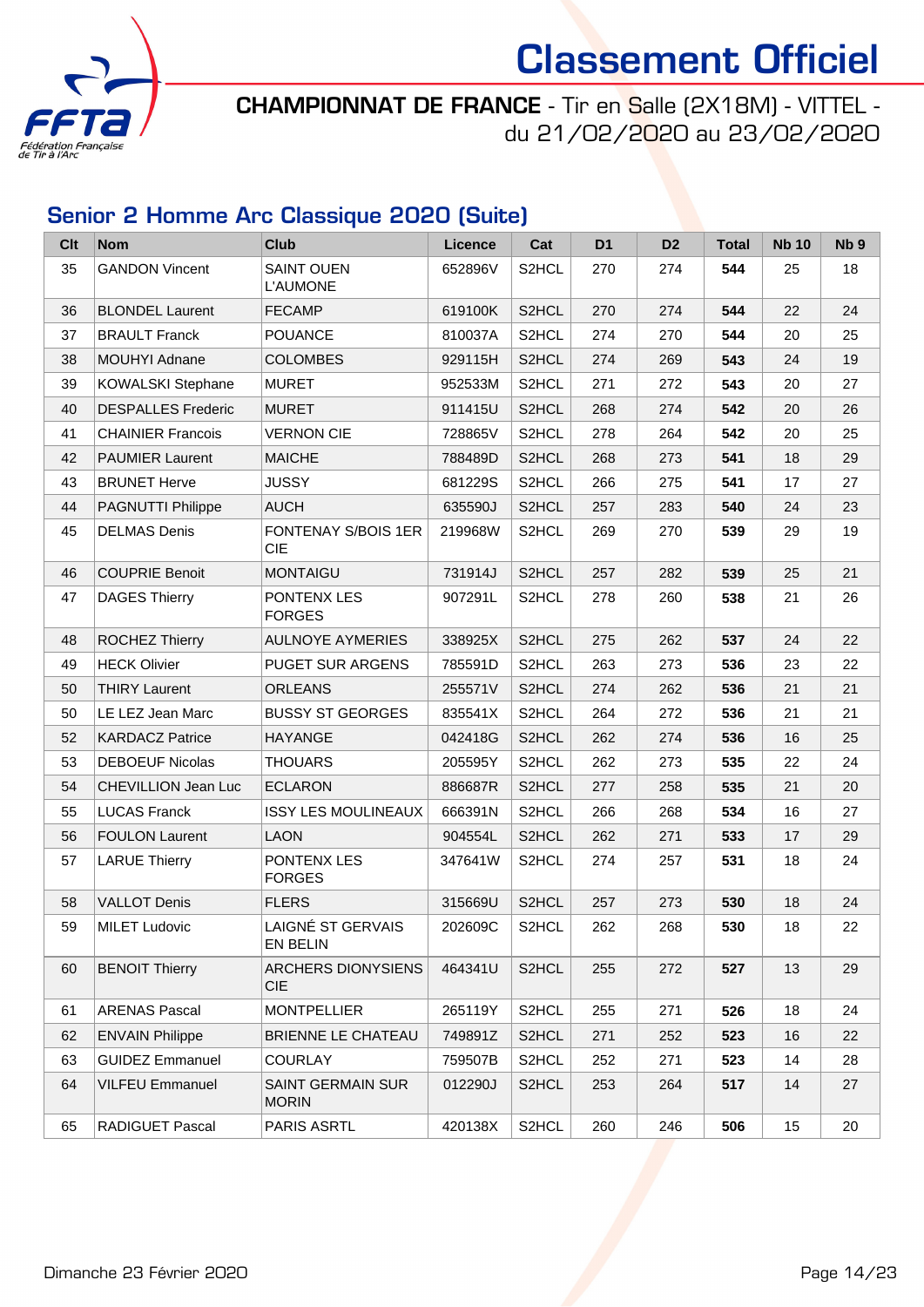

### CHAMPIONNAT DE FRANCE - Tir en Salle (2X18M) - VITTEL du 21/02/2020 au 23/02/2020

#### Senior 2 Homme Arc Classique 2020 (Suite)

| Clt | <b>Nom</b>       | Club                | Licence | Cat                | D1  | D2  | Total           | <b>Nb 10</b> | N <sub>b</sub> <sub>9</sub> |
|-----|------------------|---------------------|---------|--------------------|-----|-----|-----------------|--------------|-----------------------------|
| 66  | LEMAIRE Laurent  | <b>VALENCIENNES</b> | 610397A | S <sub>2</sub> HCL | 247 | 259 | 506             | 14           | 20                          |
| 67  | HERMENT Jean Luc | <b>TRAPPES</b>      | 411012C | S <sub>2</sub> HCL | 256 | 215 | 47 <sup>4</sup> | $\sim$       | 10                          |

Nbre d'archers : 67

### Senior 3 Femme Arc Classique 2020

| Clt            | <b>Nom</b>                 | <b>Club</b>                    | <b>Licence</b> | Cat   | D <sub>1</sub> | D <sub>2</sub> | <b>Total</b> | <b>Nb 10</b> | N <sub>b</sub> <sub>9</sub> |
|----------------|----------------------------|--------------------------------|----------------|-------|----------------|----------------|--------------|--------------|-----------------------------|
| 1              | <b>COURTE Paulette</b>     | DOMBASLE SUR<br><b>MEURTHE</b> | 265196G        | S3FCL | 271            | 280            | 551          | 21           | 30                          |
| 2              | <b>QUENTEL Catherine</b>   | <b>RIOM</b>                    | 528222E        | S3FCL | 267            | 279            | 546          | 24           | 26                          |
| 3              | <b>ESCOFFIER Christine</b> | <b>ANTIBES</b>                 | 841076N        | S3FCL | 246            | 264            | 510          | 12           | 22                          |
| $\overline{4}$ | <b>SARAZIN Francine</b>    | <b>VERNON CSADN</b>            | 617905L        | S3FCL | 253            | 250            | 503          | 11           | 24                          |
| 5              | RAGOUT Noha                | <b>VILLE D'AVRAY</b>           | 371824G        | S3FCL | 250            | 236            | 486          | 12           | 22                          |
| 6              | <b>WEYANT Sylvie</b>       | <b>AURAY</b>                   | 353292N        | S3FCL | 232            | 238            | 470          | 10           | 14                          |
| 7              | <b>BILLIEZ Odile</b>       | SAINT VALERY EN<br><b>CAUX</b> | 288083J        | S3FCL | 225            | 241            | 466          | 15           | 13                          |

Nbre d'archers : 7

### Senior 3 Homme Arc Classique 2020

| Clt            | <b>Nom</b>                   | Club                                       | Licence | Cat   | D <sub>1</sub> | D <sub>2</sub> | <b>Total</b> | <b>Nb 10</b> | N <sub>b</sub> <sub>9</sub> |
|----------------|------------------------------|--------------------------------------------|---------|-------|----------------|----------------|--------------|--------------|-----------------------------|
| 1              | <b>MASSON Didier</b>         | <b>COUTANCES</b>                           | 235727A | S3HCL | 279            | 279            | 558          | 25           | 29                          |
| 2              | <b>DUFOUR Patrick</b>        | <b>ASAM CHERBOURG-</b><br><b>OCTEVILLE</b> | 417117N | S3HCL | 270            | 271            | 541          | 18           | 28                          |
| 3              | <b>LARRATTE Andre</b>        | <b>FISMES</b>                              | 603748Y | S3HCL | 278            | 273            | 551          | 27           | 21                          |
| $\overline{4}$ | <b>DEZANNEAU Patrick</b>     | <b>CONFLANS SAINTE-</b><br><b>HONORINE</b> | 325103Y | S3HCL | 268            | 278            | 546          | 23           | 23                          |
| 5              | <b>TRIOSCHI Giordano</b>     | <b>BELFORT -</b><br><b>SAVOUREUSE</b>      | 444348M | S3HCL | 265            | 262            | 527          | 14           | 26                          |
| 6              | LOINTHIER Jean Luc           | <b>ARCHERS DIONYSIENS</b><br><b>CIE</b>    | 382180N | S3HCL | 270            | 277            | 547          | 25           | 22                          |
| $\overline{7}$ | <b>BILLIEZ Pierre Luc</b>    | SAINT VALERY EN<br><b>CAUX</b>             | 277496B | S3HCL | 267            | 272            | 539          | 26           | 19                          |
| 8              | <b>BOUILLAUD Gerard</b>      | <b>ETRIGNY</b>                             | 229690N | S3HCL | 269            | 269            | 538          | 18           | 28                          |
| 9              | <b>HERICHER Bruno</b>        | <b>ST ROMAIN DE</b><br><b>COLBOSC</b>      | 390076W | S3HCL | 271            | 276            | 547          | 21           | 27                          |
| 9              | <b>HAUSSE Didier</b>         | <b>DOLE</b>                                | 855603D | S3HCL | 269            | 268            | 537          | 23           | 17                          |
| 9              | CIGRAND Jean-Pierre          | ROCHEFORT SUR MER                          | 095603S | S3HCL | 262            | 268            | 530          | 17           | 26                          |
| 9              | <b>ESTEVE Henry Gregoire</b> | CARCASSONNE                                | 695195X | S3HCL | 272            | 258            | 530          | 18           | 29                          |
| 9              | <b>FAUCON Jean</b>           | NOGENT LE ROTROU                           | 804527L | S3HCL | 266            | 262            | 528          | 18           | 18                          |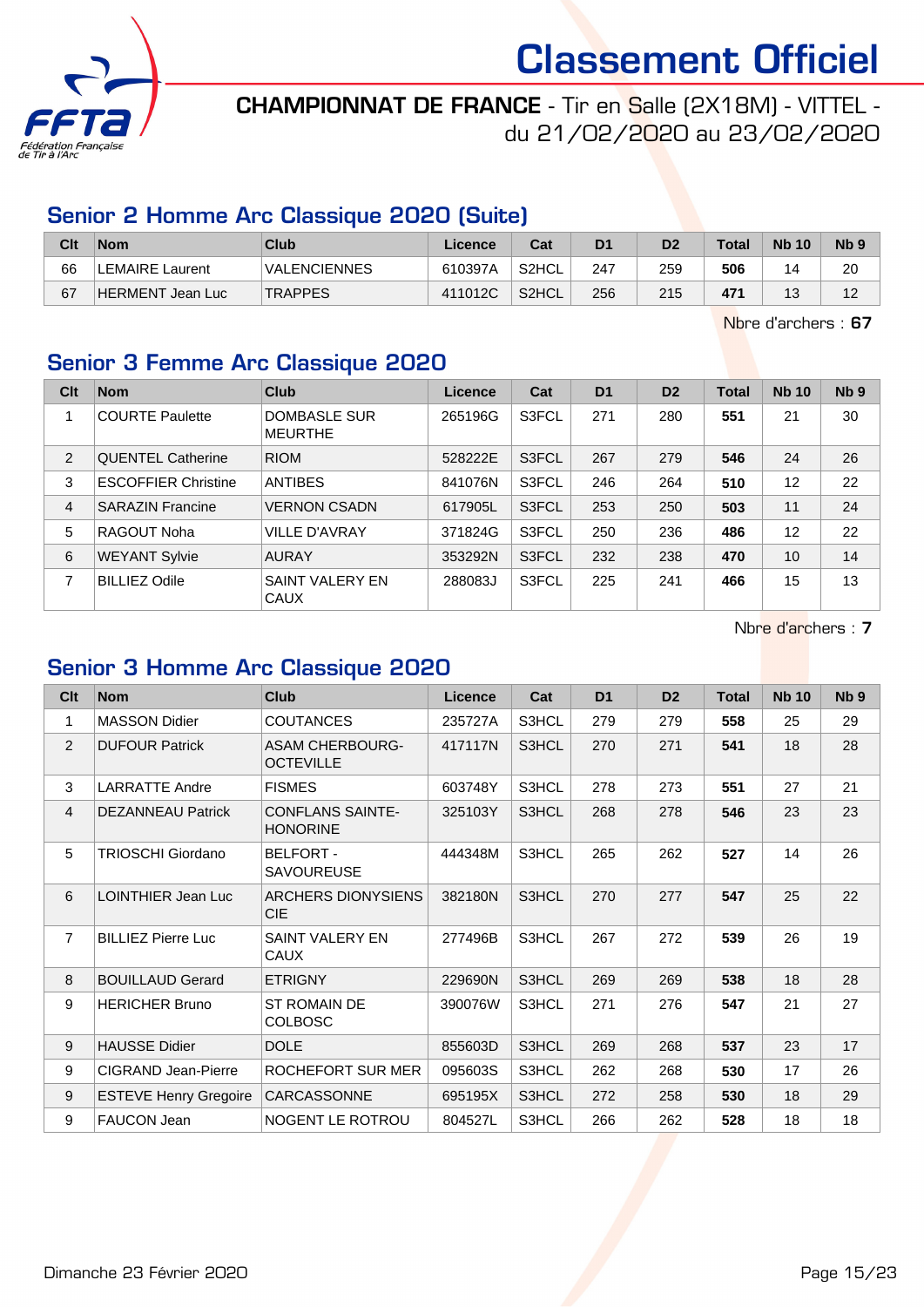

CHAMPIONNAT DE FRANCE - Tir en Salle (2X18M) - VITTEL du 21/02/2020 au 23/02/2020

#### Senior 3 Homme Arc Classique 2020 (Suite)

| C <sub>it</sub> | <b>Nom</b>                 | <b>Club</b>                          | <b>Licence</b> | Cat   | D <sub>1</sub> | D <sub>2</sub> | <b>Total</b> | <b>Nb 10</b> | N <sub>b</sub> <sub>9</sub> |
|-----------------|----------------------------|--------------------------------------|----------------|-------|----------------|----------------|--------------|--------------|-----------------------------|
| 9               | <b>REGNAULT Jean-Louis</b> | <b>AGNEAUX</b>                       | 221197G        | S3HCL | 267            | 256            | 523          | 21           | 23                          |
| 9               | <b>LAPIERRE Alain</b>      | <b>EGLY</b>                          | 889639Z        | S3HCL | 262            | 261            | 523          | 18           | 19                          |
| 9               | <b>PHILIZOT Jean Marie</b> | <b>MOUANS SARTOUX</b>                | 328241J        | S3HCL | 260            | 261            | 521          | 17           | 18                          |
| 17              | <b>FERRAND Patrick</b>     | <b>ARGENTON SUR</b><br><b>CREUSE</b> | 907800P        | S3HCL | 264            | 256            | 520          | 15           | 22                          |
| 18              | <b>RIEUNEAU Christophe</b> | SAINT VALERY EN<br><b>CAUX</b>       | 618103B        | S3HCL | 256            | 261            | 517          | 14           | 19                          |
| 19              | <b>VIALETAY Philippe</b>   | <b>FONTAINEBLEAU</b>                 | 265922W        | S3HCL | 253            | 263            | 516          | 15           | 22                          |
| 20              | <b>TEISSIER Philippe</b>   | <b>NIMES</b>                         | 839161G        | S3HCL | 269            | 246            | 515          | 14           | 22                          |
| 21              | <b>JERAK Patrick</b>       | CREUTZWALD                           | 396913C        | S3HCL | 263            | 251            | 514          | 14           | 18                          |
| 22              | <b>GUINCHARD Daniel</b>    | TORPES                               | 327609X        | S3HCL | 254            | 258            | 512          | 16           | 15                          |
| 23              | <b>PAVY Gilles</b>         | <b>FREHEL</b>                        | 658746D        | S3HCL | 253            | 253            | 506          | 10           | 25                          |
| 24              | <b>HERR Michel</b>         | <b>VANDOEUVRE</b>                    | 933836P        | S3HCL | 267            | 238            | 505          | 15           | 17                          |
| 25              | <b>LATAPIE Bernard</b>     | <b>TOURNEFEUILLE</b>                 | 950850H        | S3HCL | 252            | 243            | 495          | 15           | 18                          |
| 26              | <b>BOUTRELLE Gerard</b>    | <b>PARCY TIGNY</b>                   | 000927H        | S3HCL | 249            | 246            | 495          | 15           | 16                          |
| 27              | <b>FOURNIER Alain</b>      | <b>ABBEVILLE</b>                     | 278169H        | S3HCL | 233            | 255            | 488          | 18           | 14                          |
| 28              | <b>MORFAUX Christian</b>   | <b>SAVIGNY LE TEMPLE</b>             | 809872W        | S3HCL | 223            | 253            | 476          | 8            | 27                          |

Nbre d'archers : 28

#### Cadet Femme Arc à Poulies 2020

| Clt | <b>Nom</b>               | Club               | Licence | Cat  | D <sub>1</sub> | D <sub>2</sub> | <b>Total</b> | <b>Nb 10</b> | N <sub>b</sub> <sub>9</sub> |
|-----|--------------------------|--------------------|---------|------|----------------|----------------|--------------|--------------|-----------------------------|
|     | CADRONET Candice         | <b>CHAUNY</b>      | 909196G | CFCO | 284            | 291            | 575          | 35           | 25                          |
| 2   | <b>CHAMBRAUD Alyssia</b> | <b>ACHERES</b>     | 787282S | CFCO | 282            | 276            | 558          | 19           | 40                          |
| 3   | <b>KAULT Noeline</b>     | CHOUZY SUR CISSE   | 861366T | CFCO | 278            | 280            | 558          | 21           | 36                          |
| 4   | LAMOTTE Lou              | <b>BELFORT 1ER</b> | 880099E | CFCO | 278            | 274            | 552          | 21           | 31                          |

Nbre d'archers : 4

### Cadet Homme Arc à Poulies 2020

| Clt | <b>Nom</b>              | Club                    | Licence | Cat         | D <sub>1</sub> | D <sub>2</sub> | <b>Total</b> | <b>Nb 10</b> | Nb <sub>9</sub> |
|-----|-------------------------|-------------------------|---------|-------------|----------------|----------------|--------------|--------------|-----------------|
|     | <b>NOEL Benjamin</b>    | <b>MARANGE SILVANGE</b> | 747493T | <b>CHCO</b> | 286            | 278            | 564          | 33           | 26              |
| 2   | <b>COCHET Antoine</b>   | <b>DUVY</b>             | 800449D | <b>CHCO</b> | 283            | 282            | 565          | 25           | 35              |
| 3   | <b>COUTANT Corentin</b> | <b>SMARVES</b>          | 930117X | <b>CHCO</b> | 291            | 290            | 581          | 41           | 19              |
| 4   | <b>TROU Eliot</b>       | LAVAL                   | 909262D | <b>CHCO</b> | 291            | 283            | 574          | 34           | 26              |
| 5   | <b>LAMARCHE Thomas</b>  | BRIENON/ARMANCON        | 815900Y | <b>CHCO</b> | 287            | 282            | 569          | 31           | 27              |
| 6   | <b>LIABEUF Florian</b>  | YSSINGEAUX              | 847373H | <b>CHCO</b> | 283            | 280            | 563          | 23           | 37              |
|     | <b>BALIQUE Theo</b>     | <b>EPPEVILLE</b>        | 829108E | <b>CHCO</b> | 277            | 286            | 563          | 27           | 31              |
| 8   | <b>PUIG Mathieu</b>     | <b>CARPENTRAS</b>       | 865058F | <b>CHCO</b> | 284            | 283            | 567          | 29           | 30              |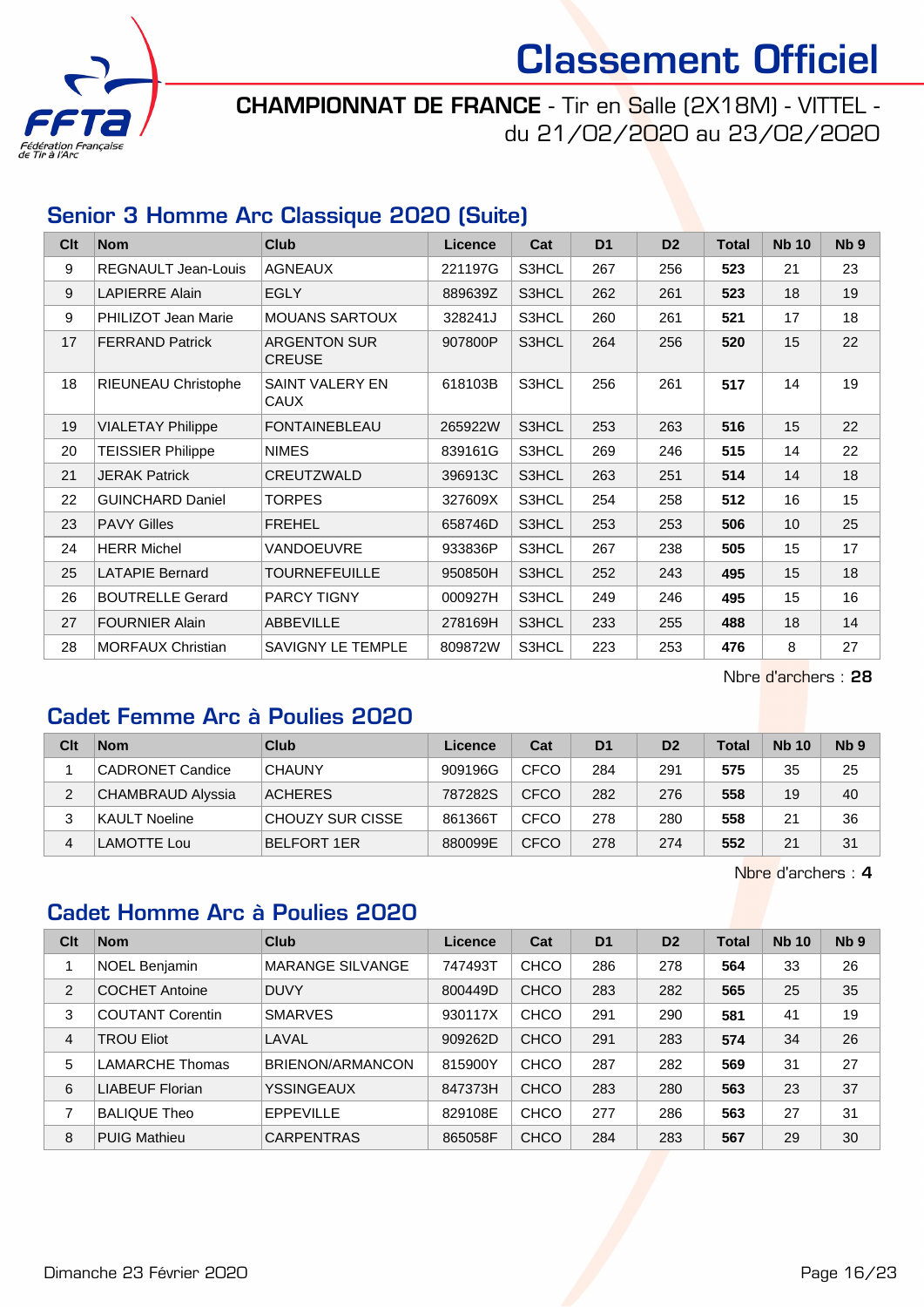

### CHAMPIONNAT DE FRANCE - Tir en Salle (2X18M) - VITTEL du 21/02/2020 au 23/02/2020

#### Cadet Homme Arc à Poulies 2020 (Suite)

| Clt | <b>Nom</b>            | Club                | Licence | Cat         | D <sub>1</sub> | D <sub>2</sub> | Total | <b>Nb 10</b> | Nb <sub>9</sub> |
|-----|-----------------------|---------------------|---------|-------------|----------------|----------------|-------|--------------|-----------------|
| 9   | <b>BODIN Thomas</b>   | <b>CORMONTREUIL</b> | 848422Y | CHCO        | 281            | 281            | 562   | 24           | 34              |
| 10  | DOUGE Jean            | LIGNY EN BARROIS    | 874757Y | CHCO        | 283            | 279            | 562   | 22           | 38              |
| 11  | <b>CHAPRON Lucain</b> | <b>BEAUPREAU</b>    | 936481P | <b>CHCO</b> | 280            | 279            | 559   | 21           | 37              |
| 12  | TOUZEAU Axel          | <b>AIZENAY</b>      | 892973Y | CHCO        | 276            | 277            | 553   |              | 39              |

Nbre d'archers : 12

### Junior Femme Arc à Poulies 2020

| Clt | <b>Nom</b>             | Club              | Licence | Cat         | D <sub>1</sub> | D <sub>2</sub> | <b>Total</b> | <b>Nb 10</b> | N <sub>b</sub> <sub>9</sub> |
|-----|------------------------|-------------------|---------|-------------|----------------|----------------|--------------|--------------|-----------------------------|
|     | <b>GRANDJEAN Lola</b>  | <b>ST AVERTIN</b> | 736333M | JFCO        | 291            | 287            | 578          | 38           | 22                          |
| 2   | <b>SARRAUTE Maelie</b> | <b>DIJON</b>      | 796273P | <b>JFCO</b> | 288            | 282            | 570          | 30           | 30                          |
| 3   | <b>GABRION Agathe</b>  | <b>CLUSES</b>     | 909069U | JFCO        | 278            | 280            | 558          | 19           | 40                          |
|     | <b>HALNA Oceane</b>    | <b>RENNES CIE</b> | 746705L | <b>JFCO</b> | 284            | 282            | 566          | 26           | 34                          |

Nbre d'archers : 4

#### Junior Homme Arc à Poulies 2020

| Clt            | <b>Nom</b>                 | Club                                  | <b>Licence</b> | Cat         | D <sub>1</sub> | D <sub>2</sub> | <b>Total</b> | <b>Nb 10</b> | Nb <sub>9</sub> |
|----------------|----------------------------|---------------------------------------|----------------|-------------|----------------|----------------|--------------|--------------|-----------------|
| 1              | <b>GIRARD Nicolas</b>      | ST MARTIN DE CRAU                     | 781398W        | <b>JHCO</b> | 298            | 297            | 595          | 55           | 5               |
| $\overline{2}$ | <b>ALBANESE Remy</b>       | <b>PONTCHARRA</b>                     | 842124C        | <b>JHCO</b> | 289            | 287            | 576          | 36           | 24              |
| 3              | <b>MANGELLE Mateo</b>      | <b>VILLE SOUS LA FERTE</b>            | 792737W        | <b>JHCO</b> | 282            | 287            | 569          | 30           | 29              |
| 4              | <b>SERRUAU Duncan</b>      | <b>COUTANCES</b>                      | 878693B        | <b>JHCO</b> | 286            | 285            | 571          | 31           | 29              |
| 5              | <b>MAESTRE David</b>       | <b>LES PENNES</b><br><b>MIRABEAU</b>  | 829048P        | <b>JHCO</b> | 287            | 290            | 577          | 37           | 23              |
| 5              | <b>CAZALENS Thomas</b>     | <b>FRONTON</b>                        | 897098G        | <b>JHCO</b> | 284            | 285            | 569          | 29           | 31              |
| 7              | <b>CADRONET Nathan</b>     | <b>SURESNES</b>                       | 811280B        | <b>JHCO</b> | 288            | 281            | 569          | 30           | 29              |
| 8              | <b>BARBUT Nicolas-Theo</b> | <b>MARCY L'ETOILE</b>                 | 752088M        | <b>JHCO</b> | 291            | 283            | 574          | 34           | 26              |
| 9              | SOLIGNAC Hugo              | ROSNY S/BOIS CSL                      | 721042S        | <b>JHCO</b> | 285            | 281            | 566          | 27           | 32              |
| 10             | <b>MARLEAUX Kevin</b>      | <b>TARBES</b>                         | 749260N        | <b>JHCO</b> | 282            | 282            | 564          | 24           | 36              |
| 11             | <b>BERDUCK Maxime</b>      | LIMOGES-COUZEIX                       | 740648C        | <b>JHCO</b> | 282            | 279            | 561          | 21           | 39              |
| 12             | <b>ALOUANI Neil</b>        | <b>RUEIL MALMAISON</b><br><b>STAR</b> | 840854X        | <b>JHCO</b> | 279            | 280            | 559          | 22           | 35              |

Nbre d'archers : 12

#### Senior 1 Femme Arc à Poulies 2020

| Clt | <b>Nom</b>        | Club             | Licence | Cat                | D <sub>1</sub> | D <sub>2</sub> | <b>Total</b> | <b>Nb 10</b> | N <sub>b</sub> <sub>9</sub> |
|-----|-------------------|------------------|---------|--------------------|----------------|----------------|--------------|--------------|-----------------------------|
|     | RENAUDIN Tiphaine | IMONT ST AIGNAN  | 791050M | S <sub>1</sub> FCO | 289            | 292            | 581          | 42           | 17                          |
|     | HERVE Sandra      | DRAVEIL SENART   | 765740B | S <sub>1</sub> FCO | 286            | 288            | 574          | 34           | 26                          |
|     | ROUZE Sophie      | <b>CHAUVIGNY</b> | 810220Z | S <sub>1</sub> FCO | 293            | 283            | 576          | 37           | 22                          |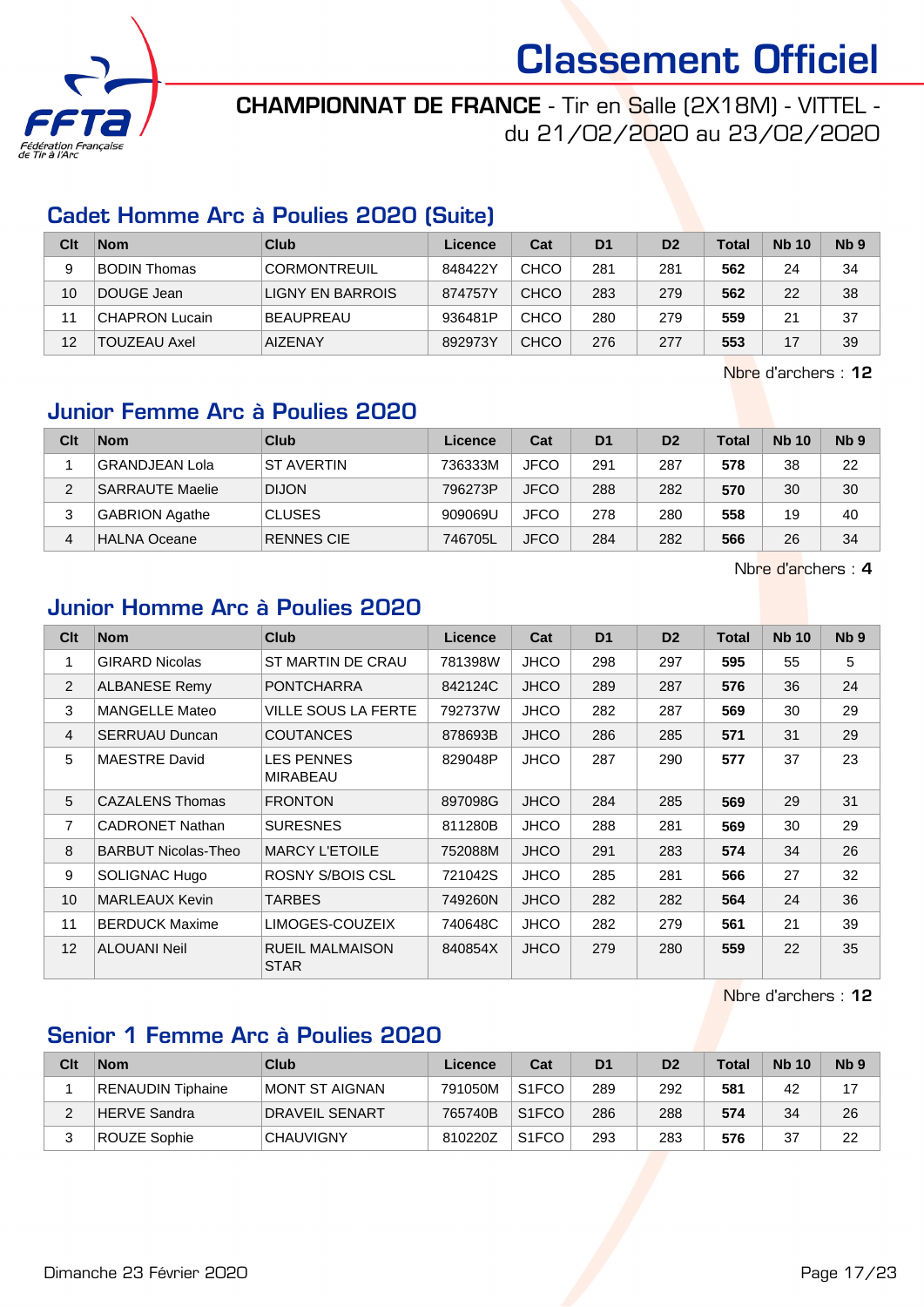

### CHAMPIONNAT DE FRANCE - Tir en Salle (2X18M) - VITTEL du 21/02/2020 au 23/02/2020

#### Senior 1 Femme Arc à Poulies 2020 (Suite)

| Clt            | <b>Nom</b>                | Club                       | Licence | Cat                            | D <sub>1</sub> | D <sub>2</sub> | <b>Total</b> | <b>Nb 10</b> | Nb <sub>9</sub> |
|----------------|---------------------------|----------------------------|---------|--------------------------------|----------------|----------------|--------------|--------------|-----------------|
| $\overline{4}$ | <b>TREMEAU Sandrine</b>   | <b>VILLIERS LE BEL</b>     | 716417P | S <sub>1</sub> FCO             | 289            | 293            | 582          | 42           | 18              |
| 5              | <b>CHANOINE Elise</b>     | <b>MOREUIL</b>             | 341433Y | S <sub>1</sub> F <sub>CO</sub> | 285            | 290            | 575          | 36           | 23              |
| 6              | <b>GIRARD Marion</b>      | ST MARTIN DE CRAU          | 781401Z | S <sub>1</sub> FCO             | 286            | 282            | 568          | 28           | 32              |
| $\overline{7}$ | <b>BOUTELEUX Mylene</b>   | <b>ISSY LES MOULINEAUX</b> | 764606U | S <sub>1</sub> FCO             | 287            | 285            | 572          | 32           | 28              |
| 7              | <b>FRAIGNEAU Clemence</b> | SAINT JEAN DE BRAYE        | 662170A | S <sub>1</sub> FCO             | 280            | 285            | 565          | 26           | 33              |
| 9              | <b>GIBOULET Audrey</b>    | <b>VEDENE</b>              | 351579B | S <sub>1</sub> F <sub>CO</sub> | 281            | 284            | 565          | 25           | 35              |
| 10             | <b>CONESA Anna</b>        | <b>RIOM</b>                | 403664R | S <sub>1</sub> FCO             | 281            | 283            | 564          | 24           | 36              |
| 10             | <b>EYMARD Anais</b>       | <b>BOLLENE</b>             | 883979X | S <sub>1</sub> FCO             | 279            | 285            | 564          | 24           | 36              |
| 12             | <b>DUMESNIL Emilie</b>    | NEUFCHATEL EN BRAY         | 640189H | S <sub>1</sub> FCO             | 278            | 284            | 562          | 23           | 36              |

Nbre d'archers : 12

### Senior 1 Homme Arc a Poulies 2020

| Clt              | <b>Nom</b>                   | <b>Club</b>                           | <b>Licence</b> | Cat                | D <sub>1</sub> | D <sub>2</sub> | <b>Total</b> | <b>Nb 10</b> | N <sub>b</sub> <sub>9</sub> |
|------------------|------------------------------|---------------------------------------|----------------|--------------------|----------------|----------------|--------------|--------------|-----------------------------|
| $\mathbf{1}$     | <b>BOULCH Jean Philippe</b>  | RUEIL MALMAISON<br><b>STAR</b>        | 453467Z        | S <sub>1</sub> HCO | 296            | 295            | 591          | 51           | 9                           |
| $\overline{2}$   | <b>DELOCHE Pierre Julien</b> | <b>RIOM</b>                           | 623794M        | S <sub>1</sub> HCO | 297            | 297            | 594          | 54           | 6                           |
| 3                | <b>BARAER Quentin</b>        | <b>RENNES CIE</b>                     | 700287G        | S <sub>1</sub> HCO | 293            | 291            | 584          | 44           | 16                          |
| 4                | <b>CLAUDIN Brice</b>         | <b>MONTLUEL</b>                       | 393744H        | S <sub>1</sub> HCO | 296            | 293            | 589          | 49           | 11                          |
| 5                | DAMOUR Yann                  | <b>RENNES CIE</b>                     | 723667V        | S1HCO              | 296            | 295            | 591          | 51           | 9                           |
| 5                | <b>GONTIER Adrien</b>        | <b>RUELLE</b>                         | 736619Y        | S1HCO              | 295            | 295            | 590          | 50           | 10                          |
| $\overline{7}$   | <b>DELOBELLE Fabien</b>      | <b>RUEIL MALMAISON</b><br><b>STAR</b> | 300680B        | S <sub>1</sub> HCO | 296            | 293            | 589          | 49           | 11                          |
| 8                | PAUNER Joan                  | <b>MIRAMAS</b>                        | 367672U        | S1HCO              | 294            | 295            | 589          | 49           | 11                          |
| 9                | <b>PEINEAU Sebastien</b>     | <b>RUEIL MALMAISON</b><br><b>STAR</b> | 349225T        | S <sub>1</sub> HCO | 293            | 298            | 591          | 51           | 9                           |
| $\boldsymbol{9}$ | <b>DAULEU Ludovic</b>        | <b>RUEIL MALMAISON</b><br><b>STAR</b> | 434925V        | S <sub>1</sub> HCO | 293            | 295            | 588          | 48           | 12                          |
| 9                | <b>CLAUDIN Anthony</b>       | <b>MONTLUEL</b>                       | 393745J        | S <sub>1</sub> HCO | 295            | 293            | 588          | 48           | 12                          |
| $\boldsymbol{9}$ | <b>COPIN Frederic</b>        | <b>CHAUNY</b>                         | 421441N        | S1HCO              | 293            | 294            | 587          | 48           | 11                          |
| 9                | LEFEUVRE Camille             | <b>RENNES CIE</b>                     | 592321C        | S <sub>1</sub> HCO | 292            | 293            | 585          | 45           | 15                          |
| 9                | <b>JULIEN Simon</b>          | <b>RENNES CIE</b>                     | 694903E        | S <sub>1</sub> HCO | 289            | 295            | 584          | 44           | 16                          |
| 9                | <b>ROUGIER Mathieu</b>       | <b>RIOM</b>                           | 418136W        | S <sub>1</sub> HCO | 290            | 292            | 582          | 42           | 18                          |
| 9                | <b>TOMBUL Alexis</b>         | <b>HOMBOURG HAUT</b>                  | 630440L        | S1HCO              | 288            | 294            | 582          | 42           | 18                          |
| 17               | <b>DUPUIS Anthony</b>        | <b>RENNES CIE</b>                     | 658244H        | S1HCO              | 291            | 291            | 582          | 42           | 18                          |
| 18               | <b>SAUNIER Francois</b>      | <b>RUELLE</b>                         | 461611B        | S1HCO              | 288            | 294            | 582          | 42           | 18                          |
| 19               | <b>THIEFFINE Julien</b>      | <b>SURESNES</b>                       | 335529F        | S <sub>1</sub> HCO | 286            | 294            | 580          | 41           | 18                          |
| 20               | <b>ANGOT Corentin</b>        | <b>RENNES CIE</b>                     | 722563V        | S <sub>1</sub> HCO | 291            | 289            | 580          | 40           | 20                          |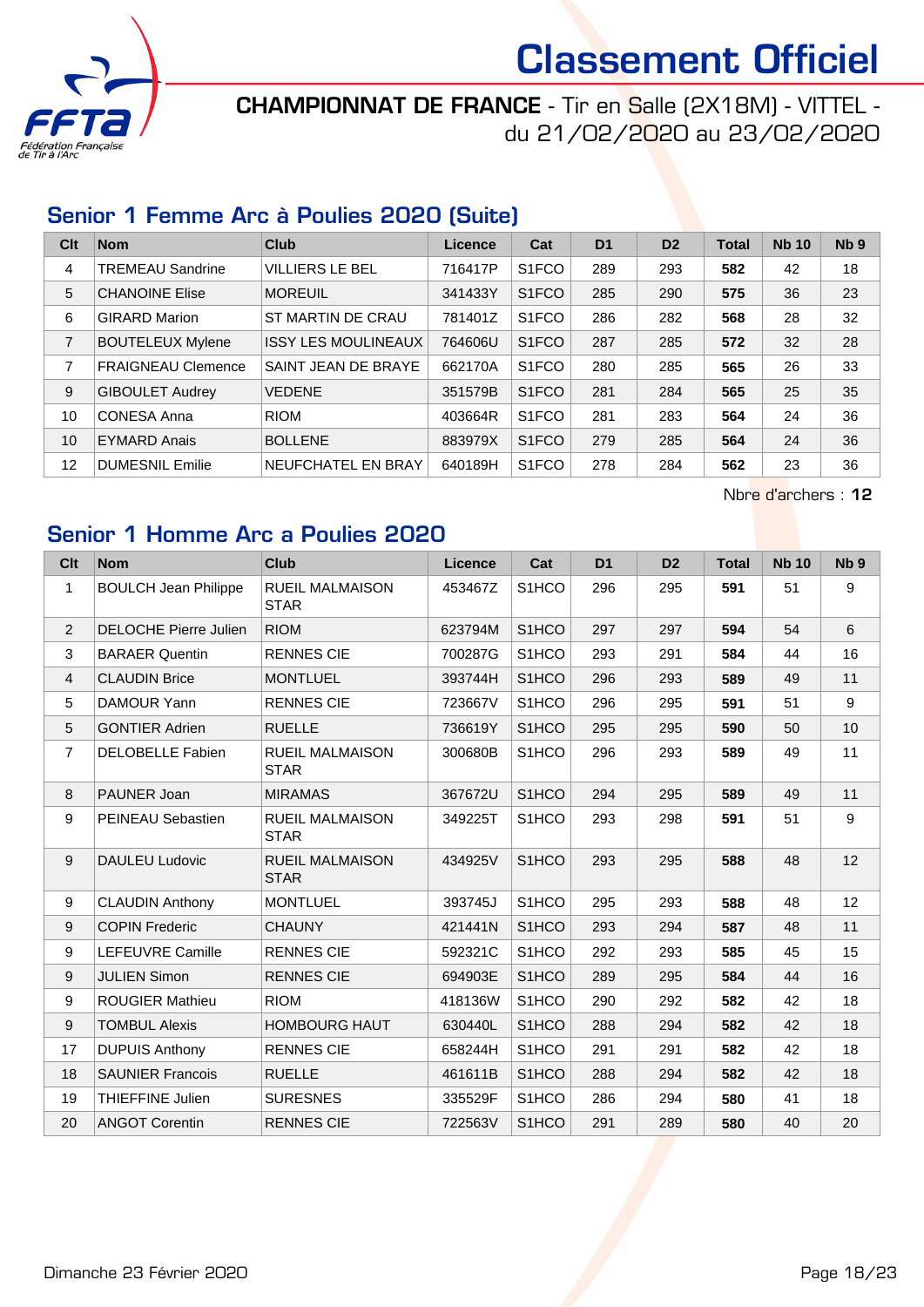

CHAMPIONNAT DE FRANCE - Tir en Salle (2X18M) - VITTEL du 21/02/2020 au 23/02/2020

#### Senior 1 Homme Arc a Poulies 2020 (Suite)

| Clt | <b>Nom</b>              | Club                      | Licence | Cat                | D <sub>1</sub> | D <sub>2</sub> | <b>Total</b> | <b>Nb 10</b> | N <sub>b</sub> <sub>9</sub> |
|-----|-------------------------|---------------------------|---------|--------------------|----------------|----------------|--------------|--------------|-----------------------------|
| 20  | <b>POPPING Damien</b>   | <b>ROUVRES EN MULTIEN</b> | 443495K | S <sub>1</sub> HCO | 290            | 290            | 580          | 40           | 20                          |
| 22  | <b>BALIQUE Matthieu</b> | <b>ESTREES ST DENIS</b>   | 448786L | S <sub>1</sub> HCO | 288            | 291            | 579          | 39           | 21                          |
| 23  | <b>JOUBERT Valentin</b> | <b>THAON LES VOSGES</b>   | 631021T | S <sub>1</sub> HCO | 289            | 286            | 575          | 35           | 25                          |
| 24  | <b>SALAS Mathieu</b>    | <b>FRONTON</b>            | 806215W | S <sub>1</sub> HCO | 284            | 289            | 573          | 33           | 27                          |

Nbre d'archers : 24

### Senior 2 Femme Arc à Poulies 2020

| Cl <sub>t</sub> | <b>Nom</b>                          | <b>Club</b>                              | <b>Licence</b> | Cat                | D <sub>1</sub> | D <sub>2</sub> | <b>Total</b> | <b>Nb 10</b> | N <sub>b</sub> <sub>9</sub> |
|-----------------|-------------------------------------|------------------------------------------|----------------|--------------------|----------------|----------------|--------------|--------------|-----------------------------|
| 1               | <b>DODEMONT Sophie</b>              | <b>FONTENAY S/BOIS 1ER</b><br><b>CIE</b> | 021928K        | S <sub>2</sub> FCO | 294            | 297            | 591          | 51           | 9                           |
| 2               | JOUVE Jocelyne                      | <b>FRONTON</b>                           | 907436U        | S <sub>2</sub> FCO | 286            | 287            | 573          | 34           | 25                          |
| 3               | <b>HUON Tiphaine</b>                | <b>ANTONY</b>                            | 775466Y        | S <sub>2</sub> FCO | 286            | 283            | 569          | 29           | 31                          |
| $\overline{4}$  | <b>GALLAIS-DUTRIEZ</b><br>Alexandra | <b>FONTENAY S/BOIS 1ER</b><br><b>CIE</b> | 420476P        | S <sub>2</sub> FCO | 282            | 283            | 565          | 25           | 35                          |
| 5               | <b>DUHEZ Salima</b>                 | <b>FONTENAY S/BOIS 1ER</b><br><b>CIE</b> | 714462P        | S <sub>2</sub> FCO | 282            | 281            | 563          | 23           | 37                          |
| 6               | <b>SALIOU Dominique</b>             | <b>NANTES</b>                            | 094224T        | S <sub>2</sub> FCO | 283            | 288            | 571          | 31           | 29                          |
| $\overline{7}$  | <b>DINTROUZCOSTE</b><br>Viktoria    | <b>VILLIERS LE BEL</b>                   | 828593V        | S <sub>2</sub> FCO | 281            | 288            | 569          | 29           | 31                          |
| 8               | <b>BABLEE Agnes</b>                 | <b>RENNES CIE</b>                        | 280537G        | S <sub>2</sub> FCO | 284            | 281            | 565          | 25           | 35                          |
| 9               | <b>LEFEVRE Francine</b>             | <b>VILLE SOUS LA FERTE</b>               | 292493C        | S <sub>2</sub> FCO | 280            | 279            | 559          | 21           | 37                          |
| 10              | <b>BALESTRI Magalie</b>             | ST MARTIN DE CRAU                        | 933066C        | S <sub>2</sub> FCO | 283            | 275            | 558          | 23           | 34                          |
| 11              | MAZEAU Lydie                        | <b>BAZAINVILLE</b>                       | 433687Z        | S <sub>2</sub> FCO | 277            | 281            | 558          | 20           | 38                          |
| 12              | <b>MANGELLE Delphine</b>            | <b>VILLE SOUS LA FERTE</b>               | 837673P        | S <sub>2</sub> FCO | 271            | 280            | 551          | 21           | 37                          |

Nbre d'archers : 12

#### Senior 2 Homme Arc à Poulies 2020

| Clt | <b>Nom</b>                 | <b>Club</b>                              | Licence | Cat                            | D <sub>1</sub> | D <sub>2</sub> | <b>Total</b> | <b>Nb 10</b> | N <sub>b</sub> <sub>9</sub> |
|-----|----------------------------|------------------------------------------|---------|--------------------------------|----------------|----------------|--------------|--------------|-----------------------------|
| 1   | LHERMINIER Yvan            | PETIT COURONNE                           | 729199H | S <sub>2</sub> HCO             | 292            | 291            | 583          | 43           | 17                          |
| 2   | DORGET Jean Philippe       | ROSNY S/BOIS CSL                         | 327529K | S <sub>2</sub> HCO             | 293            | 294            | 587          | 47           | 13                          |
| 3   | <b>DARDENNE Stephane</b>   | <b>L'UNION</b>                           | 311932G | S <sub>2</sub> HCO             | 289            | 288            | 577          | 18           | 12                          |
| 4   | <b>POULINGUE Olivier</b>   | ST PIERRE SUR DIVES                      | 672124V | S <sub>2</sub> HCO             | 286            | 291            | 577          | 37           | 23                          |
| 5   | OLMO Ludovic               | <b>MOREUIL</b>                           | 885790R | S <sub>2</sub> HCO             | 291            | 292            | 583          | 43           | 17                          |
| 6   | <b>AUBE Emmanuel</b>       | AULNAY SOUS BOIS                         | 639741W | S <sub>2</sub> HCO             | 288            | 287            | 575          | 35           | 25                          |
| 7   | <b>SAUVIGNON Stephane</b>  | <b>CACHY</b>                             | 005929V | S <sub>2</sub> H <sub>CO</sub> | 291            | 288            | 579          | 39           | 21                          |
| 8   | <b>DUHEZ Philippe</b>      | <b>FONTENAY S/BOIS 1ER</b><br><b>CIE</b> | 760169W | S <sub>2</sub> H <sub>CO</sub> | 290            | 293            | 583          | 43           | 17                          |
| 9   | <b>THEPTHAMNAO Tristan</b> | <b>DOLE</b>                              | 804108F | S <sub>2</sub> HCO             | 290            | 294            | 584          | 44           | 16                          |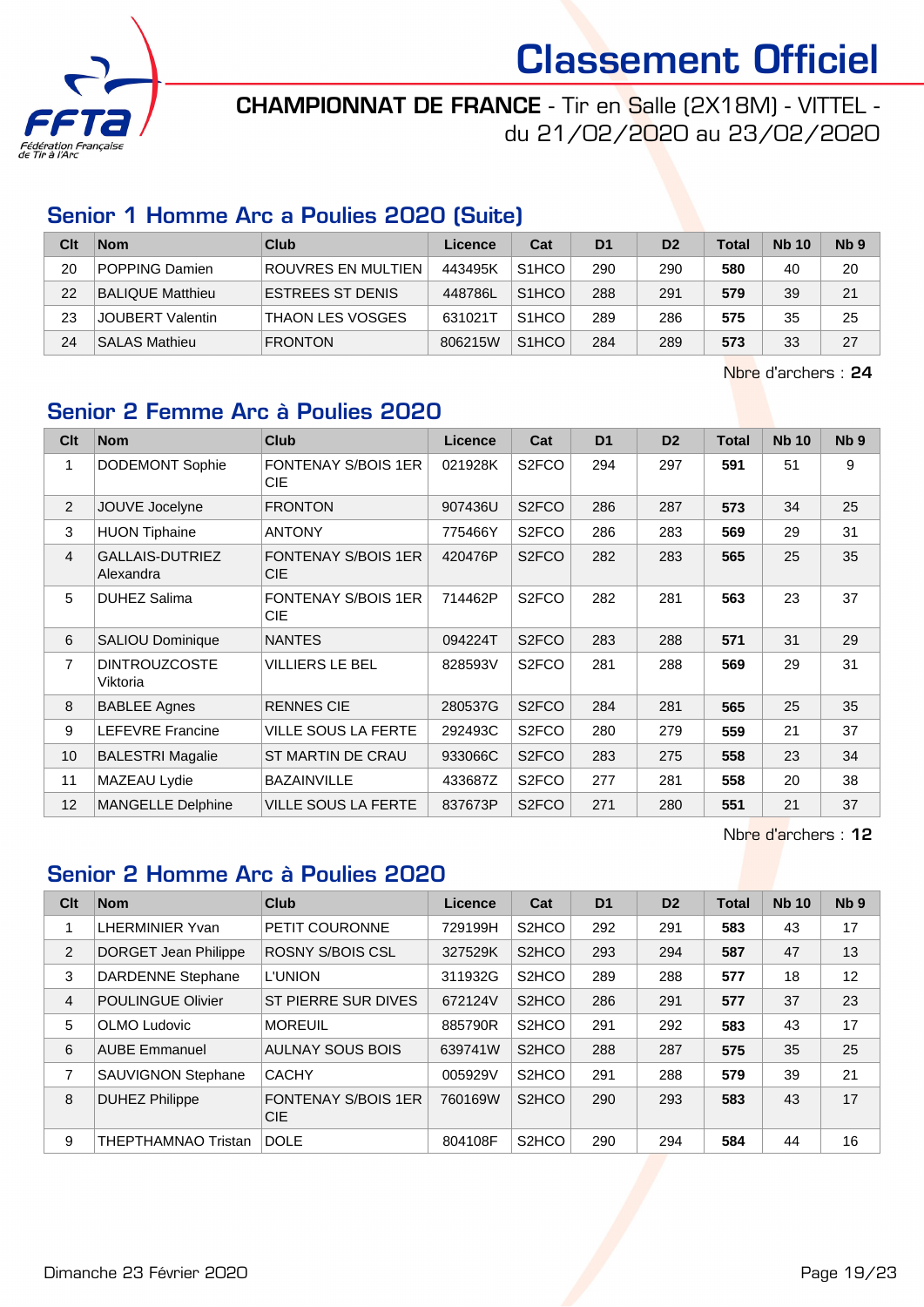

CHAMPIONNAT DE FRANCE - Tir en Salle (2X18M) - VITTEL du 21/02/2020 au 23/02/2020

#### Senior 2 Homme Arc à Poulies 2020 (Suite)

| C <sub>lt</sub> | <b>Nom</b>                             | <b>Club</b>                              | <b>Licence</b> | Cat                | D <sub>1</sub> | D <sub>2</sub> | <b>Total</b> | <b>Nb 10</b> | Nb <sub>9</sub> |
|-----------------|----------------------------------------|------------------------------------------|----------------|--------------------|----------------|----------------|--------------|--------------|-----------------|
| 9               | <b>BOISSAU Stephane</b>                | <b>ST AVERTIN</b>                        | 234343W        | S <sub>2</sub> HCO | 291            | 292            | 583          | 43           | 17              |
| 9               | <b>LARPENTEUR Bastien</b>              | <b>DIJON</b>                             | 293614W        | S <sub>2</sub> HCO | 293            | 289            | 582          | 42           | 18              |
| 9               | <b>ARBRUN Laurent</b>                  | <b>SARREGUEMINES</b>                     | 670390K        | S <sub>2</sub> HCO | 289            | 289            | 578          | 38           | 22              |
| 9               | <b>CHAMBOLERON Luc</b>                 | <b>ROBION</b>                            | 314177X        | S2HCO              | 289            | 288            | 577          | 37           | 23              |
| 9               | METREAU Jean Francois PUGET SUR ARGENS |                                          | 286365S        | S <sub>2</sub> HCO | 290            | 286            | 576          | 36           | 24              |
| 9               | <b>CORNU Jean-Michel</b>               | <b>FONTENAY S/BOIS 1ER</b><br><b>CIE</b> | 761696F        | S2HCO              | 288            | 287            | 575          | 35           | 25              |
| 9               | <b>DESVERNOIS Eric</b>                 | <b>SALON DE PROVENCE</b>                 | 310823B        | S <sub>2</sub> HCO | 287            | 288            | 575          | 36           | 23              |
| 17              | <b>BRUNSTEIN Claude</b>                | <b>NIMES</b>                             | 015263R        | S2HCO              | 287            | 286            | 573          | 34           | 25              |
| 18              | <b>FOLLET Fabien</b>                   | <b>ESTREES ST DENIS</b>                  | 802323R        | S <sub>2</sub> HCO | 290            | 283            | 573          | 33           | 27              |
| 19              | <b>SEGERS Remy</b>                     | <b>EGLY</b>                              | 637122Z        | S2HCO              | 286            | 286            | 572          | 32           | 28              |
| 20              | <b>DURANTET Sebastien</b>              | <b>RENNES CIE</b>                        | 295225X        | S <sub>2</sub> HCO | 284            | 285            | 569          | 31           | 28              |
| 21              | <b>DUPLAN Cedric</b>                   | <b>COURVILLE S/EURE AC</b>               | 428854W        | S2HCO              | 277            | 289            | 566          | 29           | 30              |
| 22              | <b>PETIT Vincent</b>                   | <b>AULNOYE AYMERIES</b>                  | 456815N        | S <sub>2</sub> HCO | 280            | 286            | 566          | 27           | 32              |
| 23              | <b>BEQUARD Franck</b>                  | <b>COURVILLE S/EURE AC</b>               | 794543J        | S <sub>2</sub> HCO | 293            | 271            | 564          | 34           | 24              |
| 24              | <b>ANGEBAULT Stephane</b>              | CHOLET TAC                               | 440840Z        | S <sub>2</sub> HCO | 279            | 280            | 559          | 19           | 41              |

Nbre d'archers : 24

#### Senior 3 Femme Arc à Poulies 2020

| Clt | <b>Nom</b>                        | Club                | Licence | Cat   | D <sub>1</sub> | D <sub>2</sub> | Total | <b>Nb 10</b>   | Nb <sub>9</sub> |
|-----|-----------------------------------|---------------------|---------|-------|----------------|----------------|-------|----------------|-----------------|
|     | <b>SAUBION Violette</b>           | <b>ANTONY</b>       | 423189N | S3FCO | 284            | 284            | 568   | 31             | 26              |
| 2   | <b>GASCOIN MILLIER</b><br>Pascale | SAINT JEAN DE BRAYE | 399744E | S3FCO | 280            | 275            | 555   | 2 <sub>1</sub> | 34              |
|     | <b>STACEY Michele</b>             | <b>FRONTON</b>      | 715325C | S3FCO | 276            | 270            | 546   | 13             | 41              |
| 4   | DAVOINE Annie                     | AULNOYE AYMERIES    | 289512M | S3FCO | 278            | 271            | 549   | 16             | 38              |

Nbre d'archers : 4

### Senior 3 Homme Arc à Poulies 2020

| Clt | <b>Nom</b>              | Club                                  | Licence | Cat   | D <sub>1</sub> | D <sub>2</sub> | <b>Total</b> | <b>Nb 10</b> | N <sub>b</sub> <sub>9</sub> |
|-----|-------------------------|---------------------------------------|---------|-------|----------------|----------------|--------------|--------------|-----------------------------|
| 1   | <b>HUON Guy</b>         | AUBERGENVILLE                         | 287684A | S3HCO | 286            | 289            | 575          | 35           | 25                          |
| 2   | <b>CADEILLAN Noel</b>   | <b>AUCH</b>                           | 261294R | S3HCO | 283            | 286            | 569          | 29           | 31                          |
| 3   | LE VAN Christian        | CASTELSARRASIN                        | 464260F | S3HCO | 284            | 285            | 569          | 30           | 29                          |
| 4   | <b>BERTRAND Jacques</b> | <b>SAINT VALERY EN</b><br><b>CAUX</b> | 275303T | S3HCO | 287            | 280            | 567          | 30           | 27                          |
| 5   | <b>BATAILLE Laurent</b> | <b>SAUMUR</b>                         | 256633Z | S3HCO | 286            | 285            | 571          | 31           | 29                          |
| 6   | <b>DALBES Regis</b>     | <b>TOURNEFEUILLE</b>                  | 042995J | S3HCO | 284            | 288            | 572          | 32           | 28                          |
| 6   | <b>PORTMANN Michel</b>  | <b>ISSOUDUN</b>                       | 361133L | S3HCO | 282            | 288            | 570          | 31           | 28                          |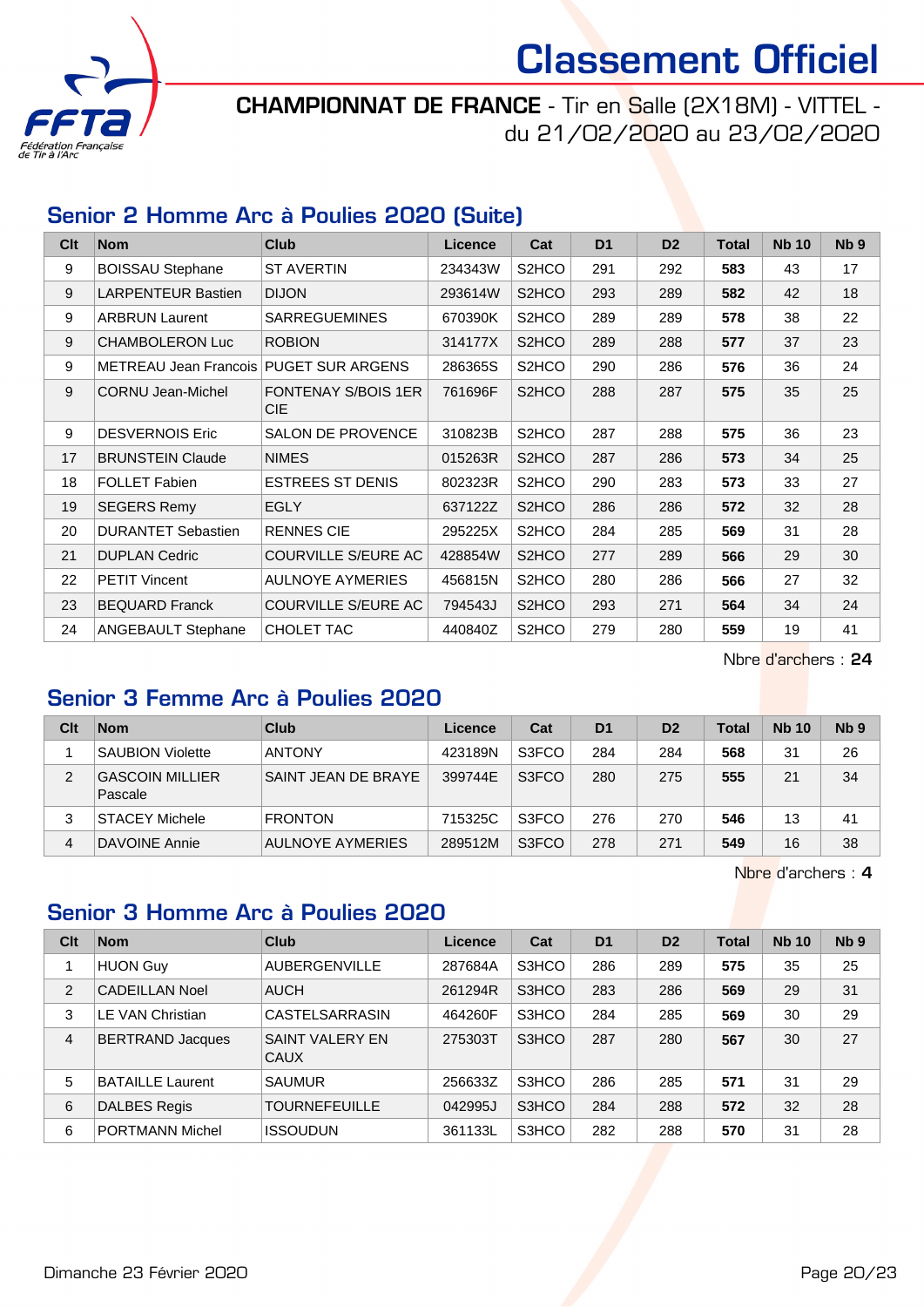

CHAMPIONNAT DE FRANCE - Tir en Salle (2X18M) - VITTEL du 21/02/2020 au 23/02/2020

#### Senior 3 Homme Arc à Poulies 2020 (Suite)

| Clt | <b>Nom</b>               | Club                  | Licence | Cat   | D <sub>1</sub> | D <sub>2</sub> | <b>Total</b> | <b>Nb 10</b> | Nb <sub>9</sub> |
|-----|--------------------------|-----------------------|---------|-------|----------------|----------------|--------------|--------------|-----------------|
| 8   | GUERRAZ Serge            | <b>VIVIERS</b>        | 451319P | S3HCO | 281            | 285            | 566          | 28           | 30              |
| 9   | RUBECK Jean Claude       | <b>FAREBERSVILLER</b> | 378604B | S3HCO | 276            | 286            | 562          | 31           | 28              |
| 10  | <b>SAUBION Dominique</b> | <b>ANTONY</b>         | 433694G | S3HCO | 280            | 282            | 562          | 26           | 32              |
| 11  | <b>PICOT Rene</b>        | <b>PORNIC</b>         | 083238B | S3HCO | 278            | 282            | 560          | 21           | 38              |
| 12  | NIVART Denis             | <b>CAHORS</b>         | 800084G | S3HCO | 273            | 284            | 557          | 27           | 31              |
| 13  | <b>HORNER Philippe</b>   | STE CROIX ARC CLUB    | 224547Y | S3HCO | 276            | 281            | 557          | 19           | 39              |
| 14  | <b>DEVIN Michel</b>      | <b>SARCELLES</b>      | 103707A | S3HCO | 273            | 271            | 544          | 25           | 31              |
| 15  | MILLINER Michel          | <b>RENNES CIE</b>     | 201149R | S3HCO | 272            | 259            | 531          | 12           | 39              |

Nbre d'archers : 15

### Cadet Femme Bare Bow 2020

| Clt | <b>Nom</b>               | Club                                    | Licence | Cat         | D <sub>1</sub> | D <sub>2</sub> | Total | <b>Nb 10</b> | N <sub>b</sub> <sub>9</sub> |
|-----|--------------------------|-----------------------------------------|---------|-------------|----------------|----------------|-------|--------------|-----------------------------|
|     | <b>GOIGOUX Marieline</b> | <b>SAINT POL SUR</b><br><b>TERNOISE</b> | 910132Z | <b>CFBB</b> | 256            | 269            | 525   | 12           | 27                          |
| 2   | <b>TOUDIC Lou-Ann</b>    | <b>SAINT AGATHON</b>                    | 922467G | <b>CFBB</b> | 255            | 246            | 501   | 10           | 18                          |
| 3   | <b>COULEON Aude</b>      | <b>MONTBAZON</b>                        | 979504D | <b>CFBB</b> | 253            | 243            | 496   | 10           | 27                          |
| 4   | <b>VOISIN Lauriane</b>   | <b>FLEURY LES AUBRAIS</b>               | 843832J | <b>CFBB</b> | 221            | 212            | 433   | 3            | 12                          |

Nbre d'archers : 4

#### Cadet Homme Bare Bow 2020

| C <sub>it</sub> | <b>Nom</b>                     | <b>Club</b>                          | <b>Licence</b> | Cat         | D <sub>1</sub> | D <sub>2</sub> | <b>Total</b> | <b>Nb 10</b>   | N <sub>b</sub> <sub>9</sub> |
|-----------------|--------------------------------|--------------------------------------|----------------|-------------|----------------|----------------|--------------|----------------|-----------------------------|
| 1               | <b>BOULEAU Victor</b>          | AGNETZ                               | 900836V        | <b>CHBB</b> | 260            | 278            | 538          | 26             | 17                          |
| 2               | <b>PERIDON Arthur</b>          | <b>GRAY</b>                          | 810671P        | <b>CHBB</b> | 268            | 265            | 533          | 16             | 24                          |
| 3               | <b>VISOCKIS Joris</b>          | ASNIERES SUR SEINE                   | 883833N        | <b>CHBB</b> | 242            | 232            | 474          | 4              | 17                          |
| $\overline{4}$  | EL-GHOZZI Gatien               | <b>ST FLORENT SUR</b><br><b>CHER</b> | 833762N        | <b>MHBB</b> | 252            | 229            | 481          | $\overline{7}$ | 20                          |
| 5               | <b>GESLOT Benjamin</b>         | <b>EVRON</b>                         | 922771M        | <b>CHBB</b> | 263            | 240            | 503          | 10             | 13                          |
| 6               | <b>LERAY Fabien</b>            | <b>BRIEC</b>                         | 959148C        | <b>CHBB</b> | 229            | 234            | 463          | 9              | 16                          |
| $\overline{7}$  | BARDO-CAUSSE<br><b>Bastien</b> | <b>PELISSANNE</b>                    | 967769Y        | <b>MHBB</b> | 240            | 231            | 471          | 11             | 19                          |
| 8               | <b>LORENZON Ethan</b>          | ARS SUR MOSELLE                      | 939659U        | <b>CHBB</b> | 256            | 236            | 492          | $\overline{7}$ | 23                          |
| 9               | <b>JOSSE Leo</b>               | <b>GUILERS</b>                       | 922830B        | <b>MHBB</b> | 210            | 244            | 454          | 6              | 14                          |
| 10              | <b>GEYMET Nino</b>             | <b>ARLES</b>                         | 939524X        | <b>MHBB</b> | 222            | 228            | 450          | 10             | 16                          |
| 11              | <b>ALBERT Clement</b>          | VERTOU                               | 913631C        | <b>CHBB</b> | 231            | 193            | 424          | 8              | 10                          |
| 12              | <b>OLIVRE Pierre Louis</b>     | LANDIVISIAU                          | 935026H        | <b>MHBB</b> | 115            | 150            | 265          | $\mathbf{1}$   | $\mathbf{1}$                |

Nbre d'archers : 12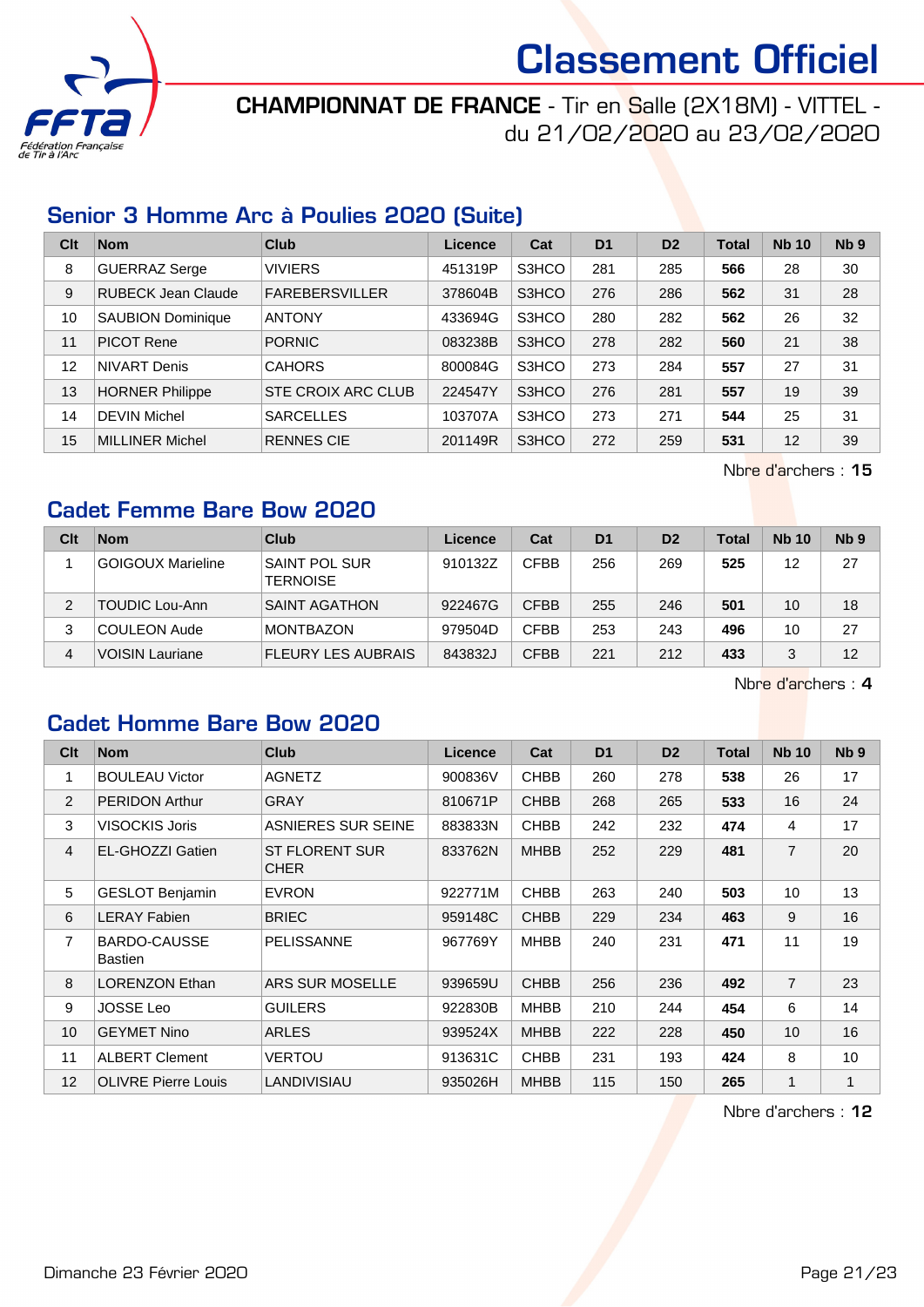

### CHAMPIONNAT DE FRANCE - Tir en Salle (2X18M) - VITTEL du 21/02/2020 au 23/02/2020

#### Scratch Femme Bare Bow 2020

| Clt            | <b>Nom</b>               | Club                                  | Licence | Cat                | D <sub>1</sub> | D <sub>2</sub> | <b>Total</b> | <b>Nb 10</b> | Nb <sub>9</sub> |
|----------------|--------------------------|---------------------------------------|---------|--------------------|----------------|----------------|--------------|--------------|-----------------|
|                | <b>LALOUER Eliette</b>   | <b>GUILERS</b>                        | 413563A | S <sub>2</sub> FBB | 221            | 255            | 476          | 10           | 18              |
| 2              | <b>DELATTRE Louana</b>   | <b>ERONDELLE</b>                      | 866060V | <b>JFBB</b>        | 219            | 233            | 452          | 6            | 13              |
| 3              | <b>DAMIS Aurelie</b>     | <b>SEES</b>                           | 951628D | S1FBB              | 167            | 221            | 388          | 2            | 12              |
| $\overline{4}$ | <b>VOLLE Francoise</b>   | <b>LYON SPORT</b><br><b>METROPOLE</b> | 231246E | S <sub>2</sub> FBB | 233            | 225            | 458          | 5            | 19              |
| 5              | <b>RICHARD Noemie</b>    | <b>LIFFRE</b>                         | 800219D | S1FBB              | 259            | 258            | 517          | 11           | 27              |
| 6              | <b>LAFAURIE Cecile</b>   | <b>LISSES</b>                         | 350747X | S <sub>2</sub> FBB | 216            | 211            | 427          | 3            | 22              |
| 7              | <b>PORTE Chantal</b>     | <b>GRAMAT</b>                         | 655078S | S <sub>2</sub> FBB | 214            | 215            | 429          | 8            | 11              |
| 8              | <b>GEOFFROY Ludivine</b> | <b>ISSY LES MOULINEAUX</b>            | 954843Y | S1FBB              | 221            | 216            | 437          | 6            | 12              |

Nbre d'archers : 8

### Scratch Homme Bare Bow 2020

| Clt              | <b>Nom</b>                | <b>Club</b>                     | <b>Licence</b> | Cat   | D <sub>1</sub> | D <sub>2</sub> | <b>Total</b> | <b>Nb 10</b>   | N <sub>b</sub> <sub>9</sub> |
|------------------|---------------------------|---------------------------------|----------------|-------|----------------|----------------|--------------|----------------|-----------------------------|
| $\mathbf{1}$     | <b>FOREST Pascal</b>      | <b>ARDIN</b>                    | 819186V        | S2HBB | 263            | 261            | 524          | 12             | 5                           |
| $\overline{2}$   | <b>EYMERIE Eric</b>       | <b>MARMANDE</b>                 | 685368R        | S2HBB | 247            | 250            | 497          | 14             | 15                          |
| 3                | <b>TARO Jean Bernard</b>  | MONTIGNY LES METZ<br>A.C.       | 927923M        | S2HBB | 253            | 259            | 512          | 16             | 17                          |
| $\overline{4}$   | <b>GUIRIEC Gilles</b>     | <b>RIEC SUR BELON</b>           | 637083G        | S2HBB | 260            | 253            | 513          | 9              | 28                          |
| 5                | <b>LEMAIRE Thomas</b>     | CONCHES EN OUCHE                | 703790P        | S1HBB | 257            | 264            | 521          | 16             | 20                          |
| $\,6\,$          | <b>RUAULT Phillipe</b>    | <b>LUSIGNAN</b>                 | 958940B        | S2HBB | 252            | 266            | 518          | 12             | 22                          |
| $\overline{7}$   | <b>BOURGOIN Marcel</b>    | <b>EVRON</b>                    | 878658N        | S3HBB | 247            | 253            | 500          | 11             | 14                          |
| 8                | <b>SCHILLE Sebastien</b>  | <b>SARREGUEMINES</b>            | 391664X        | S2HBB | 257            | 263            | 520          | $\overline{4}$ | 15                          |
| $\boldsymbol{9}$ | <b>DURIVEAU Nicolas</b>   | <b>ARDIN</b>                    | 792636L        | S2HBB | 248            | 264            | 512          | 5              | 12                          |
| 9                | BERLEMONT-MAURIAC<br>Noel | LANDIVISIAU                     | 887091E        | S1HBB | 250            | 254            | 504          | 11             | 19                          |
| 9                | <b>COMTE Mathieu</b>      | <b>NEUILLY SUR MARNE</b>        | 454463G        | S1HBB | 250            | 243            | 493          | 8              | 23                          |
| $\boldsymbol{9}$ | <b>CORVINO Serge</b>      | MARSANNAY LA COTE               | 299919Z        | S3HBB | 255            | 237            | 492          | 8              | 9                           |
| $\boldsymbol{9}$ | <b>EYMARD Lionel</b>      | <b>MIRAMAS</b>                  | 860883T        | S2HBB | 252            | 233            | 485          | 11             | 20                          |
| 9                | <b>GARAU Patrick</b>      | <b>GAGNY</b>                    | 690501V        | S3HBB | 250            | 235            | 485          | 11             | 14                          |
| $\boldsymbol{9}$ | PANNEAU Thierry           | <b>SAINT AGATHON</b>            | 765384P        | S3HBB | 248            | 236            | 484          | 10             | 16                          |
| $\boldsymbol{9}$ | <b>BESLIN Gaston</b>      | MONESTIER DE<br><b>CLERMONT</b> | 690715C        | S2HBB | 228            | 253            | 481          | 10             | 15                          |
| 17               | <b>ROUSSEL Xavier</b>     | <b>BESANCON DB</b>              | 933854J        | S1HBB | 235            | 235            | 470          | 10             | 19                          |
| 18               | <b>LABELLE Sylvain</b>    | LAVAL                           | 421385C        | S2HBB | 236            | 233            | 469          | 9              | 15                          |
| 19               | <b>DURY Loic</b>          | <b>MARMANDE</b>                 | 878201S        | S2HBB | 236            | 230            | 466          | 13             | 18                          |
| 20               | <b>VANDAME Loic</b>       | <b>CHALON SUR SAONE</b>         | 609527E        | S2HBB | 261            | 204            | 465          | 17             | 16                          |
| 21               | <b>CARRER Patrick</b>     | <b>RIEC SUR BELON</b>           | 760565B        | S2HBB | 227            | 236            | 463          | 6              | 11                          |